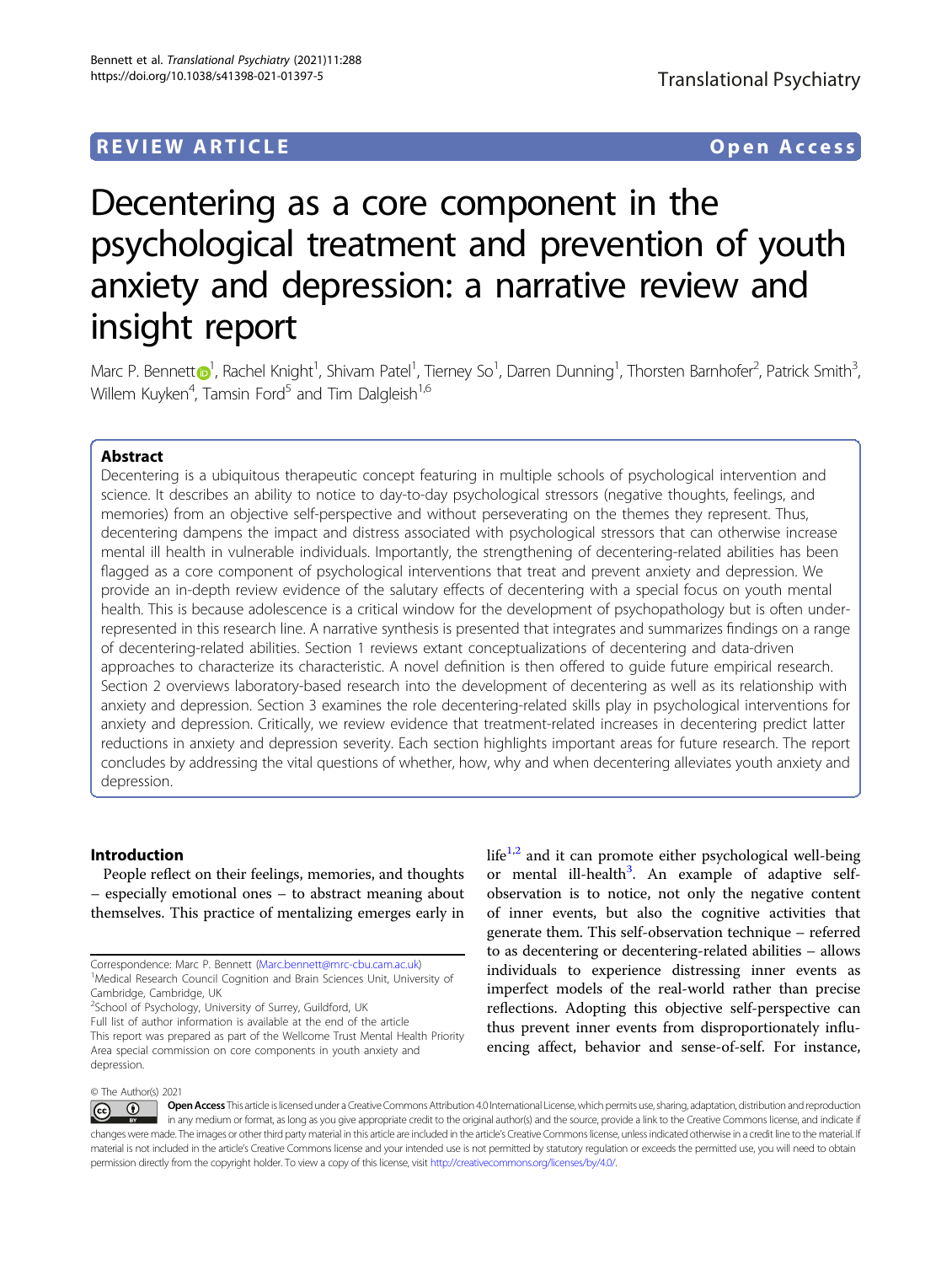a person might notice "I am thinking I am depressed right now" instead of only noticing and then believing the thought "I am depressed"<sup>[4](#page-11-0)</sup>. Decentering is therefore diametric to more maladaptive self-observation styles e.g. a tendency to view inner events, and the themes they represent, as genuine and immutable facts.

Therapeutic techniques that target decentering are ubiquitous across psychological therapy and science. In fact, the strengthening of decentering-related abilities has long been highlighted as a core component through which multiple interventions accrue positive mental health outcomes<sup>[5,6](#page-11-0)</sup>. This review integrates evidence from different approaches to determine whether, how, why and when decentering-related abilities alleviate youth anxiety and depression. Findings are based on a review of peer-reviewed studies of decentering and related constructs (for methods, see Supplemental Materials). We present a narrative synthesis of the literature across three sections that: (1) characterize and define decentering; (2) chart the development of decentering, and its relationship with anxiety and depression; and (3) examine the mediating role of decentering in evidencebased psychological interventions. The clinical implications of decentering and directions for further research are highlight throughout these sections (also, see Supplemental Box 1). Furthermore, insights on decentering from a panel of youth advisors is outlined in Supplemental Boxes 2–5.

#### Foundations of decentering

#### Defining and measuring decentering

Different terms describe an ability to notice negative inner events from an objective perspective without excessively and inappropriately reacting to their content (Table  $1$ )<sup>[7](#page-11-0)</sup>. Within mindfulness-based treatments, decentering is an ability to observe thoughts/feelings as temporary events in the mind rather than true reflections of reality and the self<sup>8</sup>. This cognitive set may reduce the tendency to treat inner events like genuine realities and dampen accompanying distress. Detached mindfulness is the ability to detach from thoughts by observing them from an objective perspective<sup>9</sup>. This entails a meta-cognitive processing mode wherein thoughts are interpreted as transient mental events. Reperceiving is also a meta-cognitive skill characterized by an ability to shift one's perspective and dis-identify from the content of negative inner events $10$ . Likewise, meta-cognitive awareness is referred to as a cognitive processing mode in which thoughts/memories are interpreted with the knowledge that they are transient mental events rather than defining characteristics of the self or reality – this disengagement from the distressing content of inner events undermines their influence over emotion and behavior. Within acceptance-based treatments, cognitive defusion – originally called comprehensive distancing $11$  – describes a way of responding to negative thoughts that entails disengaging from their literal meaning $12,13$  $12,13$  $12,13$ . This is achieved through exercises that putatively disrupt verbal processes that transfer meaning between inner events (like thoughts) and their referents (like events) $14-17$  $14-17$  $14-17$ . Acceptance-based treatments also refer to the self-ascontext, or observer-self perspective, as a distanced locus from which the 'self' is discriminated from the flow of thoughts, feelings and memories it encounters. Similarly, the salutary effects of processing negative inner events from a third-person perspective, rather than from an egocentric perspective, is emphasized in Cognitive Behavioral Therapy (CBT). This is called self-distancing<sup>[18](#page-11-0)</sup> and it is shaped though exercises that place 'psychological distance' between an individual and their inner events, thus allowing individuals to reconstrue negative experiences within a broader context $19,20$ .

These therapeutic constructs broadly overlap but are not necessarily inter-changeable. Scientific traditions focus on particular characteristics when describing decentering, e.g., a shift in self-perspective versus a change in emotional reactivity. Constructs can also refer to discrete hypothetical pathways when accounting for the impact decentering on outcomes like emotional state, e.g., change in how self-relevant information is represented in memory versus disruption of verbal processing (Table [1](#page-2-0)). Such pre-experimental assumptions about the phenomenology of decentering can complicate scientific progress. Specifically, the reliable measurement of decentering is difficult because assessments from different approaches target different features. The Experiences Questionnaire (EQ; the mostly widely used self-report assessment of decentering) correlates only modestly with other inventories including the decentering sub-scale of the Toronto Mindfulness Scale (TMS)  $(r=0.25)$  and the Metacognitive Awareness Scale (MAS)  $(r = -0.16)$  (M ± SD  $= 23.81 \pm 4.06$  years)<sup>21</sup>. In contrast, EQ scores correlate more strongly with the decentering sub-scale of the Questionnaire on Self-Transcendence  $(r = 0.68 - 0.77)^{22}$  $(r = 0.68 - 0.77)^{22}$  $(r = 0.68 - 0.77)^{22}$ as well as self-rated inventories of cognitive defusion, although not to the level one would expect if they were capturing the exact same trait. EQ scores are moderately strongly associated with the Drexel Defusion Scale (DDS)  $(r = 0.39 - 0.52)$ , Cognitive Fusion Questionnaire (CFQ)  $(r = -0.40 \text{ to } -0.61)$  and Acceptance and Action Questionnaire (AAQ) ( $r = -0.67$ ) (19.10–39.57 years)<sup>[21,23](#page-11-0)–[27](#page-11-0)</sup>. EQ scores and the self-rated ability to observe negative inner events from a distanced self-perspective are also moderately associated  $(r = 0.49)$  (20.7 ± 2.56 years)<sup>[28](#page-11-0)</sup>. The lack of a common model and measure of decentering represents a clear barrier to the discovery and synthesis of new information.

There is a need to develop working definitions of decentering, which can be shared across different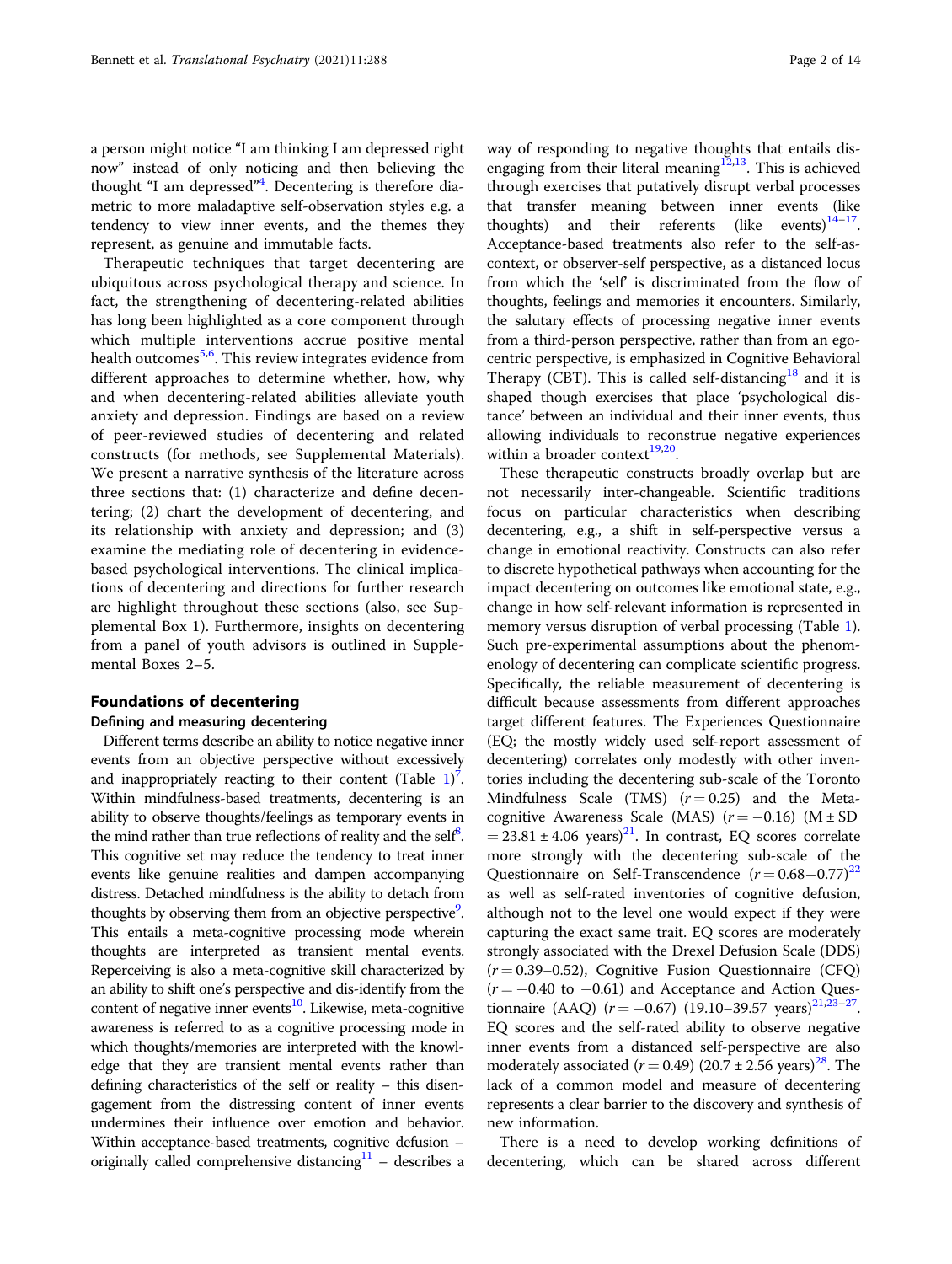| u<br>mea<br>aracterist |  |
|------------------------|--|
| t<br>able<br>as        |  |

<span id="page-2-0"></span>

| Term                  | Functional characteristics Latent factor <sup>a</sup> Negative inner events <sup>b</sup>                       |                         |                                  | Common measures                                                                                                                      | Hypothetical mechanisms (HM)                                                                                                                                                                                                                                                                                           | Theory/model<br>(references) <sup>c</sup>                                                               | Intervention |
|-----------------------|----------------------------------------------------------------------------------------------------------------|-------------------------|----------------------------------|--------------------------------------------------------------------------------------------------------------------------------------|------------------------------------------------------------------------------------------------------------------------------------------------------------------------------------------------------------------------------------------------------------------------------------------------------------------------|---------------------------------------------------------------------------------------------------------|--------------|
| Decentering           | Adopting an objective self-<br>Shift in experiential<br>observation style<br>perspective                       | perspective<br>Observer | Thoughts-memories<br>Feelings    | MACAM<br>-TMS <sup>d</sup><br>ģ                                                                                                      | [HM2] new memories of negative events<br>[HM1] disidentification from negative<br>Meta-awareness reduces distress by<br>as transient.<br>acilitating:<br>events.                                                                                                                                                       | [HM1] Meta-cognitive processes<br>[HM2] Differential activation<br>ypothesis (52)<br>model <sup>'</sup> | MBCT         |
| Cognitive<br>defusion | believability of inner events<br>thoughts over behavior<br>Reduced distress and<br>Reduced influence of        | Reduced<br>struggle     | Thoughts<br>-feelings            | ር 25<br>የአፍር የ<br>የአፍር የ<br>የአፍር                                                                                                     | Defusion reduces distress by disrupting<br>the verbal processes that transfer literal<br>meaning between conceptually related<br>events, such as thoughts and their<br>eferent events.                                                                                                                                 | Relational frame theory <sup>17,107,108</sup>                                                           | Ř            |
| Self-distancing       | Thinking about things from<br>the perspective of a distant<br>'Stepping back' from<br>past events<br>observer  | perspective<br>Observer | memories<br>Thoughts             | through my own eyes -v-1<br>saw events unfold as an<br>lkert) e.g. I saw events<br>-Single item (7-point<br>observer.<br><b>DOI-</b> | between the self and the negative event<br>[i] introducing 'psychological distance'<br>econstrue their negative experiences.<br>[ii] this distance allows individuals to<br>Self-distancing reduces distress by:<br>ocus on broader contexts and to<br>(e.g. spatial, temporal, objective or<br>vpothetical distance). | theory <sup>19,42,105,106,109,110</sup><br>Construal level                                              | <b>GFT</b>   |
| Self-as-context       | Awareness of the flow of<br>inner events without<br>attachment to them                                         | perspective<br>Observer | Thoughts-feelings<br>Memories    | -SACS                                                                                                                                | establishing alternative verbal associations<br>between one's 'self concept' and the<br>Self-as-context reduces distress by<br>inner events it encounters (deictic<br>relational framing).                                                                                                                             | Relational frame theory <sup>107,111-</sup>                                                             | Ų            |
| Reperceiving          | content of inner events<br>Objective awareness of<br>Disidentification from<br>moment-to-moment<br>experiences | perspective<br>Observer | -memories<br>houghts<br>Feelings |                                                                                                                                      | [ii] cognitive and emotional flexibility<br>Reperceiving fosters other processes,<br>[iii] values clarification<br>[i] the self-regulation<br>[iv] and exposure.<br>namely:                                                                                                                                            | attitude model of mindfulness <sup>10</sup><br>Intention, attention, and                                | NBCT<br>NBCT |
|                       |                                                                                                                |                         |                                  |                                                                                                                                      | This table procents a brief must interpretenting processes the comments are and the processes and with the content of the content of the content of these particular terms.                                                                                                                                            |                                                                                                         |              |

This table presents a brief overview of the characteristics, measurements, and mechanisms-of-change associated with five popular decentering-related abilities. While this is not an exhaustive list, these particular terms featured prominently in our literature review. featured prominently in our literature review.<br>HM hypothetical Mechanism, EQ experiences questionnaire<sup>4</sup>, TMS Toronto mindfulness scale<sup>114</sup>, MACAM measure of awareness and coping in autobiographical memory<sup>115</sup>, CFQ cogn

<sup>a</sup>Two factors are reported to underlie decentering-related abilities; these are labeled Observer Perspective and Reduced Struggle (Section 2.2). It has been suggested that different conceptualizations of decentering can TMS Toronto mindfulness scale[114](#page-13-0), MACAM measure of awareness and coping in autobiographical memor[y115](#page-13-0), CFQ cognitive fusion questionnaire[36](#page-11-0), DDS drexel defusion scale<sup>27</sup>, BAFT believability of anxious feelings and thoughts scale<sup>31</sup>, Y-AFO youth action and fusion questionmaire<sup>37,</sup> AAQ acceptance and action questionnaire<sup>116</sup>, TDQ temporal distancing questionnaire<sup>89</sup>, S defusion scale<sup>27</sup>, BAFT believability of anxious feelings and thoughts scale<sup>31</sup>, Y-AFQ youth action and fusion questionnaire<sup>[37](#page-11-0)</sup>, AAQ acceptance and action questionnaire<sup>117</sup>, TDQ temporal distancing questionnaire<sup>[28](#page-11-0)</sup>, S as-context scale<sup>[32](#page-11-0)</sup>, CBT cognitive behavioral therapy, *MBCT* mindfulness-based cognitive therapy, MT mindfulness training, ACT acceptance and commitment therapy.<br><sup>T</sup>ivo factors are reported to underlie decentering-relate HM hypothetical Mechanism, EQ experiences questionnaire<sup>4</sup> emphasis one factor over the other (19). emphasis one factor over the other (19).

"Decentering-related abilities can be described within the context of specific negative inner events. This row presents an overview of those most commonly associated with specific decentering-related abilities.<br>"Hypothetic "Decentering-related abilities can be described within the context of specific negative inner events. This row presents an overview of those most commonly associated with specific decentering-related abilities.<br>"Hypothetic

<sup>d</sup>These inventories contain a specific sub-scale for decentering.<br><sup>e</sup>To the best of our knowledge, this is the only self-report inventory of a decentering-related ability validated for children and adolescents (Section 3.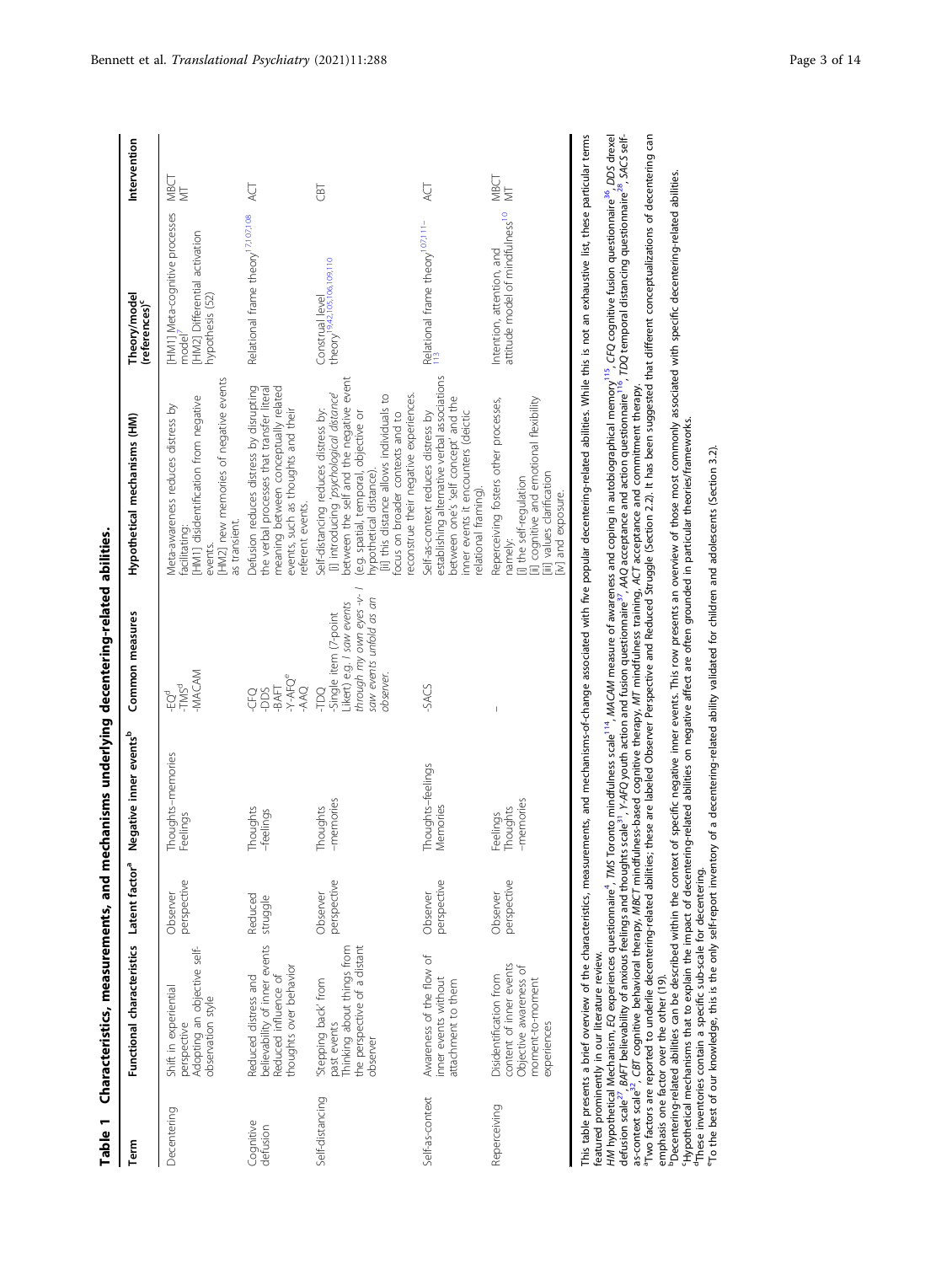scientific traditions, and testable theoretical frameworks. A recent example is the meta-cognitive model of decen-tering<sup>[7](#page-11-0),[21](#page-11-0)</sup>. This posits that decentering is a multi-faceted construct involving: [1] the disidentification from negative inner experiences, i.e., an ability to separate one's self from the content of inner events; and [2] a diminished emotional reactivity to inner events. Furthermore, the mechanism that facilitates disidentification and reduced reactivity is [3] a heightened meta-awareness of underlying cognitive activities. Another example is a recent neurocognitive account of self-distancing – a popular decentering technique in  $CBT^{20,29,30}$  $CBT^{20,29,30}$  $CBT^{20,29,30}$ . This model suggests that a series of neurocognitive processes is implemented by discrete neural regions so to reduce negative emotional states. This begins with a regulatory goal (i.e. feeling less distress), formulated and maintained in working memory, and supported by the dorsolateral prefrontal cortex, anterior cingulate cortex and the pre-sensory motor area. Individuals then engage in affective self-reflection, supported by the dorsomedial prefrontal cortex, to recognize problematic emotional states and stressors. A complex process of self-projection then starts wherein individuals mentally simulate themselves in an alternative space or shifted perspective. This calls on earlier memories and knowledge, supported by the medial temporal lobe, and a capacity to manipulate self-relevant information, supported by the temporal parietal junction. Any change in the initial emotional state is tracked via affective selfreflection so to monitor progress towards the regulatory goal. Meanwhile, new emotional states become possible as individuals perceive surrounding events from a new selfperspective, and this is implemented by areas including the amygdala and ventromedial prefrontal cortex. These models clearly formulate decentering-related abilities in the context of established neuro-cognitive mechanisms. However, there is a paucity of empirical research examining these neuro-cognitive accounts $^{21,30}$  $^{21,30}$  $^{21,30}$ .

#### Characterizing and re-defining decentering

There have been data-driven attempts to extract key decentering characteristics. In adolescents  $(19.10 \pm 1.60$ years), factor analysis indicated two components underlying decentering and cognitive defusion inventories $^{24}$  $^{24}$  $^{24}$ . The first factor was labeled Observer Perspective. This involved an ability to discriminate the self from the inner events it encounters (it included both decentering and cognitive defusion items) $^{24}$ . The second factor was labeled Reduced Struggle. This involved dampened emotional reactivity towards negative content of these inner events (it included cognitive defusion items only)<sup>[24](#page-11-0)</sup>. This bivariate structure underpinning decentering-related measures is reported elsewhere. In emerging adults  $(23.81 \pm 4.06 \text{ years})$ , two factors explained responses on decentering, meta-cognitive awareness<sup>31</sup>, and cognitive defusion inventories<sup>21</sup>. The first was labeled Intentional Decentered Perspective. This captured the ability to adopt a dis-engaged and nonreactive perspective towards inner events; this resembles the Observer Perspective factor. The second factor was labeled Automatic Reactivity to Thought Content. This reflected heightened emotional reactivity to the negative content of thoughts; an inverse of Reduced Struggle. Similar factors have been reported within the Self-As-Context Scale (SACS) and  $EQ^{32,33}$ . A reanalysis of the EQ in adult experiencing pain-related distress revealed two factors  $(47.3 \pm 11.69 \text{ years})^{34}$ . These were labeled Self-as-Context and Cognitive Fusion (cognitive fusion is simply the inverse of cognitive defusion). The former captured an ability to discriminate one's self from the flow of negative thoughts it encounters – resembling the Observer Perspective factor. The latter reflected a reduced emotional reactivity to negative thoughts – resembling the Reduced Struggle factor.

These findings suggest two facets underlying measures decentering. The first is an ability to intentionally disengage from the content of inner events by shifting one's experiential perspective. The second relates to the specific impact of this shift in self-perspective on negative affect; namely, the reduced emotional reactivity to the content of negative inner events. Therefore, we might introduce a novel definition of decentering in the context of negative inner events and emotional states: decentering involves an observed change in emotional reactivity towards negative inner events (like distressing thoughts, memories and feelings) that is associated with a self-reported shift in one's awareness – away from the thematic content of those events – towards the cognitive activities underlying these events. This working definition effectively operationalizes decentering as it communicates specific and measurable characteristics that can be examined across different scientific and therapeutic traditions. This could also guide new inventories as well as fundamental laboratory research into decentering and its neurocognitive correlates. Importantly, this descriptive definition is also agnostic in terms of underlying cognitive mechanism. Definitions based on functional characteristic, rather than a hypothetical mechanism of change, promote better integration of different psychological traditions $35$ . This approach also adheres to a fundamental scientific principle: the phenomenon that needs to be explained (explanandum; i.e. decentering) ought to be defined independently from the mechanism used to explain it (explanans; e.g. meta-awareness).

# Decentering, development, and mental health

The emergence and neuro-cognitive basis of decentering Evidence suggests that the ability to decenter from everyday negative inner events is continuously distributed[4,28,32,36,37.](#page-11-0) Those at the lower end of this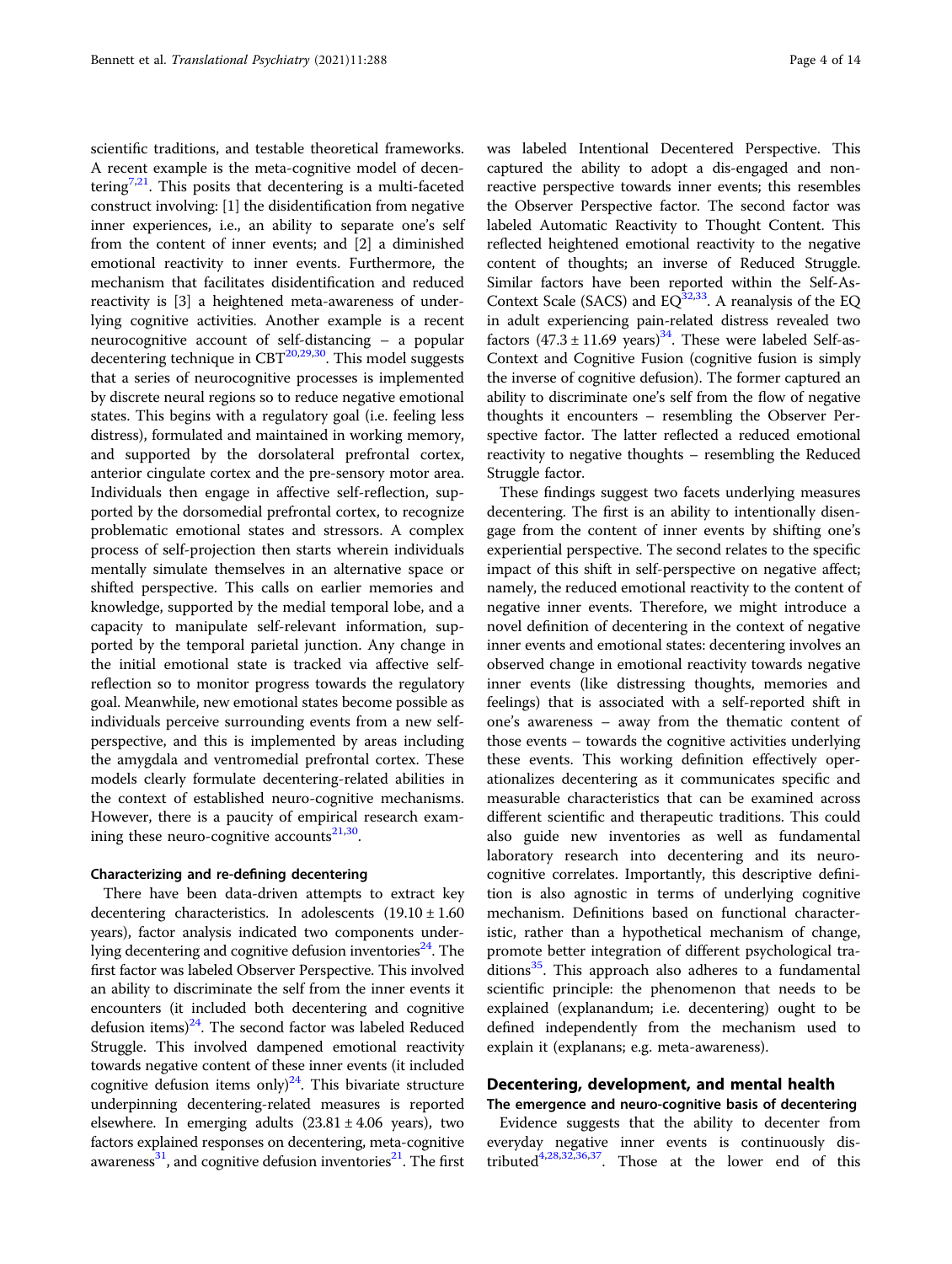continuum are more likely to focus on the thematic content of negative inner events and rely on this information to guide behavior and decision-making $4,36$  $4,36$  $4,36$ . That is, inner events are treated as precise models of the realworld. Individuals situated at the higher end of this continuum are instead likely to disengage from negative content by adopting an objective self-perspective<sup> $4,36$ </sup>. That is, inner events are experienced with a greater awareness of their cognitive underpinnings. There are few investigations charting when, and how, this trait emerges. However, laboratory studies indicate that children as young as 4 years can recruit decentering-related abilities to down-regulate negative emotional states $38,39$  $38,39$  $38,39$ .

Across three studies, 4–6 year olds but not 3 year olds showed improved behavioral performance $39,40$  $39,40$  and less frustration $41$  during a difficult cognitive task once a decentered self-perspective was adopted (42.51–71.70 months). Decentering was prompted via instructions to adopt a thirdperson perspective (e.g. talking aloud using their first-name when finding the task stressful) or an objective perspective (e.g. pretending they are someone who would be good at problem-solving like Batman) during frustrating moments of the task. Other studies examined if children and adolescents can decenter from distressing self-relevant events such as negative memories. Here, 10–11 year olds were instructed to recall a fight from the point-of-view of a neutral observer – a self-distanced perspective<sup>42</sup>. This lessened negative feelings and physical reactions relative to those who recalled the conflict as if they were reliving it  $-$  a self-immersed perspective.

Evidence also points to the spontaneous use of decentering to reduce negative affect during childhood and adolescence. One study asked 10–20 year olds to verbalize their thoughts and feelings while viewing aversive images<sup>43</sup>. Self-distancing language increased in those who actively attempted to down-regulate emotional response. This was characterized by the less frequent use of firstperson singular pronouns like I/me. Importantly, increases in self-distancing language also predicted lower selfrated psychological distress. Another study first instructed 10–17 years old participants to vividly imagine a specific worry about the future $38$ . They then rated the extent to which they imagined this event from a self-immersed ('as if watching things through their own eye') or selfdistanced perspective ('as if watching themselves in a movie'). Individual differences in decentering were observed with higher self-distance ratings predicting less intense emotional reactivity.

These findings suggest that decentering is an early emergent skill that attenuates emotional reactivity towards negative inner events. This is evident from early childhood studies in which decentering was used spontaneously or because of direct instructions. A small number of studies additionally report that this ability increases over time<sup>[38,43,44](#page-11-0)</sup>, likely due to age-related improvements in executive functioning $41$ . Relatedly, some have attempted to elucidate the neuro-cognitive mechanisms underlying the impact of decentering on emotion. Adults are typically instructed to decenter from negative psychological stressors with simultaneous recording of fMRI. Findings suggest lower activity in areas associated with (intrapersonal) cognitive conflict and affective processing when decentering from negative memories relative to a comparison condition in which no attempt was made to alter ones experiences – brain regions included the medial and ventrolateral prefrontal cortex as well as the subgenual anterior cingulate<sup>[45](#page-11-0)</sup>. Also, increased activity in areas associated with perspective taking predicted lower negative affect when decentering relative to the comparison condition – this included the superior parietal lobule, caudate and medial frontal gyrus. Increased activity in areas associated with perspective taking and social perception is also reported when individuals practiced self-distancing from negative images $46$ . This included the posterior cingulate and temporal gyrus. However, few have explored the neuro-cognitive processes that mediate the impact of decentering based techniques on negative emotional states $29,30$ . Such research may account for individual differences documented in decentering research and present ways optimize extant techniques within psychological interventions.

# The association between decentering and mental health

Those with poor decentering-related abilities are at risk of increased anxiety and depression and lower psycho-social functioning. The earliest reported evidence for this association is during adolescence using the Youth Avoidance and Fusion Questionnaire (Y-AFQ) – a self-report assessment of trait cognitive fusion and affective responding towards distressing inner events. Here, higher scores equate to poorer decentering-related abilities. There is a moderate-strong association between Y-AFQ scores and adolescent anxiety  $(r = 0.49 - 0.69)$ ; that is, anxiety severity increases with the tendency to reify the content of negative inner events<sup>[37](#page-11-0),[44,47](#page-11-0)</sup> (12-17 years). A medium–strong association between Y-AFQ scores and adolescent depression is also reported  $(r =$ 0.55–0.75) $44,47,48$  $44,47,48$  $44,47,48$  (12–16 years). Similarly, a lower ability to adopt a 'self-as-context' or 'observer' perspective towards inner events is associated with increased internalizing difficulties  $(r = -0.476)$  (15.69 ± 0.56 years)<sup>[49](#page-11-0)</sup>. This was estimated using the Self-As-Context Scale (SACS).

The Y-AFQ is almost exclusively used in adolescent research (12–16 years) while a range of inventories exist for research in older cohorts. Nevertheless, the negative association between decentering-related abilities and symptoms severity persists across development. During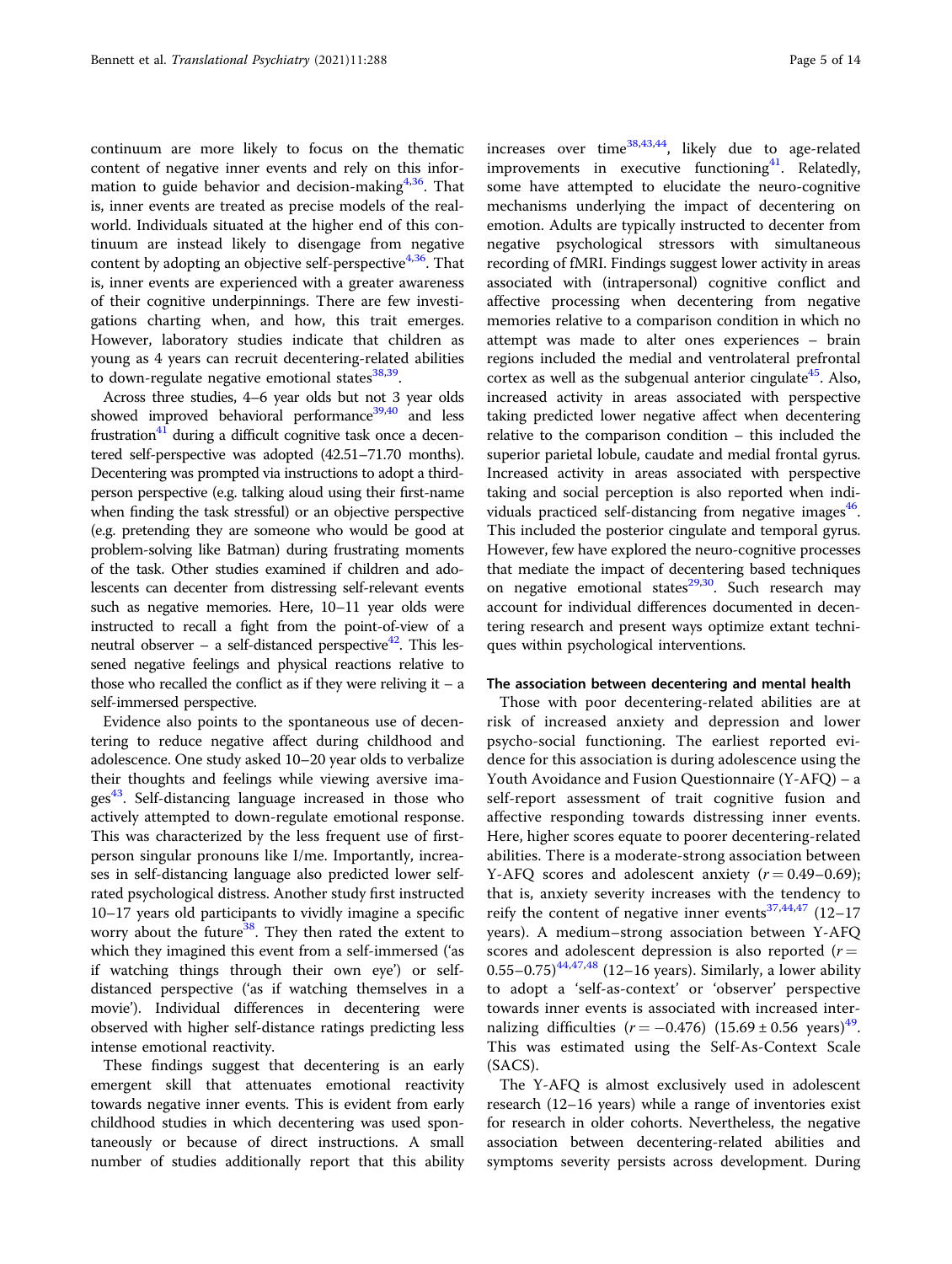later adolescence (~19 years), lower self-rated decentering is associated with increased anxiety, distress and depression. This has been reported in studies using the EQ  $(r \text{ anxiety} = -0.39)$  (r depression =  $-0.21$  to  $-0.41)^{4,33,50}$  $-0.41)^{4,33,50}$  $-0.41)^{4,33,50}$ , the SACS (r distress =  $-0.34$ )<sup>[49](#page-11-0)</sup> and TDS (r distress =  $-0.45$ ) (r depression =  $-0.20$ ) (19–21 years)<sup>28</sup>. This negative association is also reported during adulthood using the EQ (*r* anxiety =  $-0.33$  to  $-0.39$ ; *r* depression =  $-0.39$  to  $-0.4$ )<sup>[23,26](#page-11-0)</sup> and CFQ (*r* anxiety = 0.53–0.64)  $(r \text{ depression} = -0.45 \text{ to } -0.61)^{25,36,51}$  $(r \text{ depression} = -0.45 \text{ to } -0.61)^{25,36,51}$  $(r \text{ depression} = -0.45 \text{ to } -0.61)^{25,36,51}$  $(r \text{ depression} = -0.45 \text{ to } -0.61)^{25,36,51}$  (higher CFQ = poorer decentering). The distancing sub-scale of the recently developed Questionnaire on Self-Transcendence also revealed a negative association between self-rated distancing ability and anxiety and depression symptoms in both adolescents  $(18.89 \pm 1.90 \text{ years}; r \text{ anxiety} = -0.30;$ r depression =  $-0.42$ ) and adults (35.21 ± 11.06 years; r anxiety =  $-0.3$ ; r depression =  $-0.48$ ). Additionally, lower self-rated decentering is associated with poorer psychosocial functioning. This is reported across the lifespan: during earlier adolescence via cognitive fusion measures (Y-AFQ, CFQ;  $r = -0.63$  to  $-0.64$ ) (12–13 years)<sup>[23,48](#page-11-0)</sup>; during late adolescence via self-distancing measures (TMDS;  $r = 0.28$ ) and self-as-context (SACS)  $(r = 0.42)$  $(-21 \text{ years})^{28,32}$  $(-21 \text{ years})^{28,32}$  $(-21 \text{ years})^{28,32}$  $(-21 \text{ years})^{28,32}$  $(-21 \text{ years})^{28,32}$ ; and during adulthood via cognitive fusion measures (CFO)  $(r = 0.21 - 0.45)$  (35–43 years)<sup>[36](#page-11-0)[,51](#page-12-0)</sup>.

# Decentering attenuates the impact of negative inner events

Decentering is clearly associated with anxiety and depression from an early age. A key question is – how are they related? One possibility is that an ability to decenter actively protects individuals against, and promotes recovery from, anxiety and depression symptoms $7,52-54$  $7,52-54$  $7,52-54$  $7,52-54$ . This is because decentering attenuates the impact and distress associated with day-to-day psychological stressors, which otherwise increase the risk of anxiety and depression onset and maintenance in vulnerable individuals. Such stressors involve inner events like critical self-relevant thoughts or unpleasant memories or feelings<sup>[55](#page-12-0)</sup>. The evidence for this pathway is three-fold.

First, laboratory-based experimental studies with children and adolescents indicate that adopting a decentered perspective (e.g. instructions to adopt a third-person perspective or re-perceive events 'as if watching themselves in a movie') dampens emotional reactivity towards aversive stimuli. Stimuli include unpleasant images, video clips or self-relevant statements while emotion change is proxied by decreased negative affect ratings $43,56-58$  $43,56-58$  $43,56-58$  $43,56-58$ , reduced believability of inner events<sup>[59](#page-12-0)–63</sup>, lower aggressive behaviors<sup>[64](#page-12-0)</sup> and shorter emotional episodes<sup>[65](#page-12-0)</sup>. Second, cross-sectional studies indicate that the positive association between psychological stressors and distress is lessened as decentering-related abilities increase. These stressors include negative feelings<sup>66,67</sup>, ruminative

thinking<sup>23,34</sup>, early emotional memories<sup>[68](#page-12-0)</sup>, and physical pain[34.](#page-11-0) For example, one study indicated that the positive association between unpleasant feelings and depression severity grew weaker as self-rated decentering increased  $(-19 \text{ years})$ <sup>67</sup>. Increased decentering also dampened the positive association between unpleasant feelings and anxiety severity<sup>[67](#page-12-0)</sup>. Third, improvements in decenteringrelated abilities that are accrued during psychological interventions predict reduced anxiety and depression $69-71$  $69-71$  $69-71$ (section 4).

Future research should characterize the relationship between decentering and mental health starting from early childhood. Longitudinal studies are required to establish: [1] whether improved decentering-related abilities predict future resilience against anxiety and depression, thus establishing whether decentering is a protective skill in mental health: and [2] when the spontaneous use of decentering begins to impact affect, thus identifying critical periods for training and intervention. These issues remain unexplored since much research takes place after the typical age-of-onset for anxiety and depression. Such investigations would also benefit from reliable and child/ adolescent friendly measurements of decentering (e.g. youth variants of the EQ or CFQ) as well as more objective, performance-based tests of decentering-related skills $72$ .

# Decentering in psychological interventions The reinforcement of decentering

Decentering is a malleable ability that is strengthened in a myriad of psychological interventions (Table [2](#page-6-0)). In adults seeking treatment for anxiety and depression, medium-large increases in self-rated decentering are reported following CBT  $(d=0.7-0.82)$   $(\sim 43$  years)<sup>52,73</sup>, mindfulness-based interventions  $(d = 0.6-1.01)$   $(34.49-53.30 \text{ years})^{26.52,74-76}$  $(34.49-53.30 \text{ years})^{26.52,74-76}$  $(34.49-53.30 \text{ years})^{26.52,74-76}$ and acceptance-based therapies  $(d = 0.32 - 1.85)$  (37.00–46.40) years)<sup>73,77–[80](#page-12-0)</sup>. Increased self-rated decentering is also reported following emotion regulation training $81$  and relaxation training<sup>80,82</sup>. Others estimated session-by-session increases in self-rated decentering through intense repeated-measures designs. In adults with anxiety, EQ scores increased by a unit of 0.49–0.66 per session of CBT and 1.5 per four sessions of Acceptance and Commitment Therapy (ACT). Specifically, adults began treatment with EQ scores of around 29.32–34.99  $(\pm 6.12 - 6.17)$  and this grew by a unit of 0.37-0.66 per session (27.8-34.41 years)<sup>70,71,82</sup>. In adults seeking treatment for anxiety, self-rated cognitive fusion increased by a unit of 1.36 per CBT session and by 1.96 per ACT session (M baseline = 18.45–18.34) (37  $\pm$ 11.80 years). While these studies assume gradual changes in decentering across psychological interventions, there is also evidence of curvilinear growth during ACT and CBT<sup>83</sup>. This is characterized by an initial, rapid increase in decentering that flattens over time. Decentering thus is a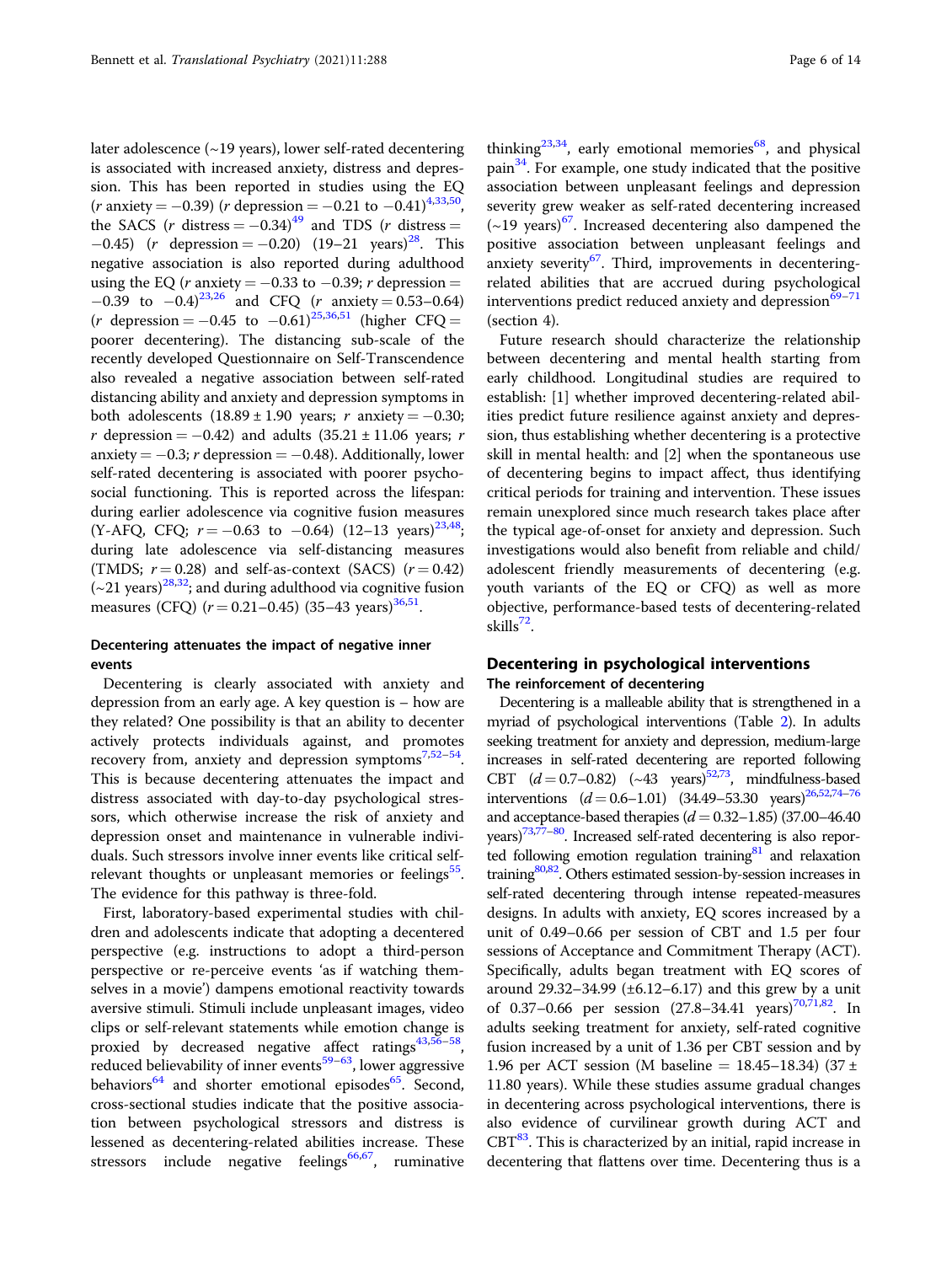| samples.<br>Table 2                 |      |                                                |                                         |                                 |                                                                    |                          |                  | Summary of published studies that outline the impact of psychological interventions on decentering-relateda abilities in psychiatric and non-psychiatric |
|-------------------------------------|------|------------------------------------------------|-----------------------------------------|---------------------------------|--------------------------------------------------------------------|--------------------------|------------------|----------------------------------------------------------------------------------------------------------------------------------------------------------|
| <b>Authors</b>                      |      | Year Sample characteristics                    | Psychological<br>vention<br>Inter       | related ability<br>Decentering- | Decentering<br>measure                                             | Intervention stage       | (years)<br>M age | decentering-related abilities<br>Impact of intervention on                                                                                               |
| $\overline{\sigma}$<br>Eustis et    | 2018 | Healthy sample                                 | ABBT                                    | Decentering                     | EQ, AAQ                                                            | $\overline{\phantom{a}}$ | 25               | Decentering-related skills improved<br>in ABBT.                                                                                                          |
| Hayes-Skelton et al.                | 2015 | Generalized anxiety<br>disorder                | $\rm{4R}$<br>ABBT,                      | Decentering                     | $\ensuremath{\mathop{\boxtimes}\limits_{\scriptscriptstyle \sim}}$ | Treatment                | 34               | Decentering-related skills improved in<br>both conditions.                                                                                               |
| Gillanders et al.                   | 2014 | Probable case of minor<br>psychiatric disorder | ЙŹ                                      | Cognitive defusion              | CFQ                                                                | Treatment                | $\frac{4}{5}$    | Decentering-related skills improved in<br>ACT but not comparison condition.                                                                              |
| $\overline{\sigma}$<br>Scott et     | 2016 | Pain-related distress and<br>disability        | ŔС                                      | Cognitive defusion              | CFQ, EQ                                                            | Treatment                | $\frac{4}{5}$    | Decentering-related skills improved<br>overtime.                                                                                                         |
| $\overline{\sigma}$<br>Ostergard et | 2020 | Residual depression<br>symptoms                | ACT                                     | Cognitive defusion              | CFQ, AAQ                                                           | Relapse prevention       | $\frac{4}{3}$    | Decentering-related skills improved<br>overtime.                                                                                                         |
| $\overline{\sigma}$<br>Arch et      | 2012 | One more more anxiety<br>disorders             | <b>CBT</b><br>ACT,                      | Cognitive defusion              | BAFT                                                               | Treatment                | $\overline{37}$  | Decentering-related skills improved in<br>both conditions.                                                                                               |
| Forman et al.                       | 2012 | Anxiety/depression<br>symptoms                 | <b>ED</b><br>ACT,                       | Cognitive defusion              | ATQ                                                                | Treatment                | $28$             | Non-linear improvement in decentering<br>skills in both groups overtime.                                                                                 |
| Zettle et al.                       | 2011 | Moderate-severe<br>depression                  | CBT (minus self-<br>distancing)<br>ACT, | Cognitive defusion              | ATQ                                                                | Treatment                | $\overline{1}$   | Decentering-related abilities improved<br>in ACT but not CBT (minus self-<br>distancing) condition.                                                      |
| Twohig et al.                       | 2010 | OCD                                            | PRT<br>ACT,                             | Cognitive defusion              | AAQ                                                                | Treatment                | $\overline{57}$  | Decentering-related skills improved in<br>both conditions.                                                                                               |
| Hayes-Skelton et al.                | 2018 | Social anxiety                                 | <b>CBT</b>                              | Decentering                     | EQ, AAQ                                                            | Treatment                | $28$             | Decentering-related skills improved<br>overtime.                                                                                                         |
| Hayes-Skelton et al.                | 2019 | Social anxiety                                 | (group-based)<br>CBT                    | Decentering                     | $\ensuremath{\mathop{\boxtimes}\limits_{\smile}}$                  | Treatment                | $28$             | Decentering-related skills improved<br>overtime.                                                                                                         |
| $\overline{\sigma}$<br>Teasdale et  | 2002 | Residual depression<br>symptoms                | MBCT<br>CBT,                            | Meta-cognitive<br>awareness     | MACAM                                                              | Relapse prevention       | $\frac{1}{2}$    | abilities improved<br>Decentering-related<br>in both conditions.                                                                                         |
| ᠊ᢛ<br>Frab et                       | 2018 | Remission from depression                      | CBT, MBCT                               | Decentering                     | $\rm{C}$                                                           | Relapse prevention       | $\sqrt{2}$       | Decentering-related skills improved in<br>both conditions.                                                                                               |
| Segal et al.                        |      | 2019 Remission from depression                 | MBCT<br>CBT,                            | Decentering                     | $\Xi$                                                              | Relapse prevention       | $\bigcirc$       | Decentering-related abilities improved<br>in both conditions.                                                                                            |

<span id="page-6-0"></span>Bennett et al. Translational Psychiatry (2021)11:288 Page 7 of 14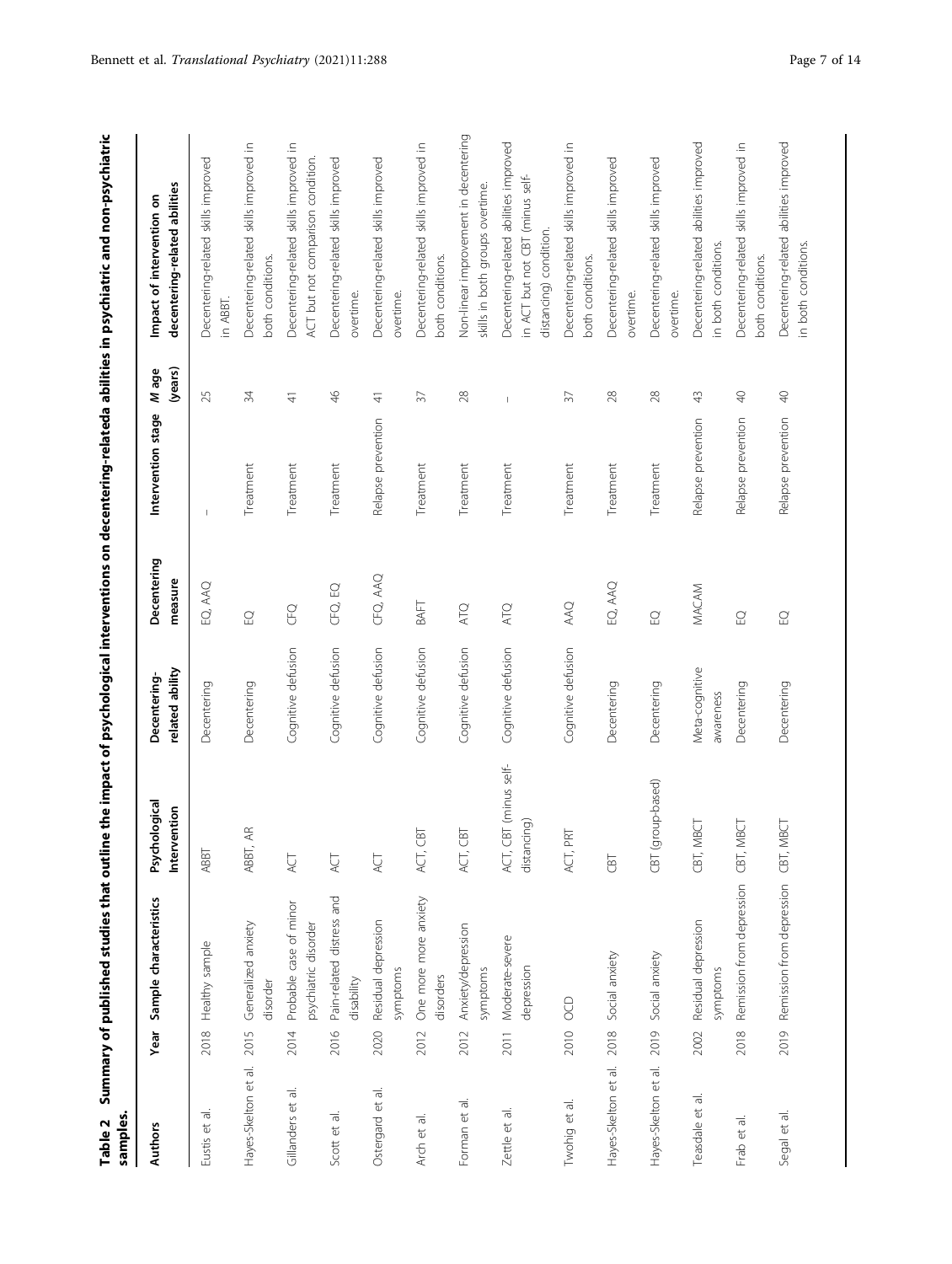| N |
|---|
|   |
| Ξ |
|   |
|   |

| Authors          | Year Sample characteristics          | Psychological<br>Intervention | related ability<br>Decentering- | Decentering<br>measure | Intervention stage Mage  | (years)       | decentering-related abilities<br>Impact of intervention on                                     |
|------------------|--------------------------------------|-------------------------------|---------------------------------|------------------------|--------------------------|---------------|------------------------------------------------------------------------------------------------|
| O'Toole et al.   | 2019 Generalized anxiety<br>disorder | ERT                           | Decentering                     | $\Omega$               | Treatment                | 22            | Decentering-related skills improved<br>overtime.                                               |
| Hoge et al.      | 2015 Generalized anxiety<br>disorder | $\gtrapprox$<br>MBSR,         | Decentering                     | $\Omega$               | Treatment                | 37            | Decentering-related skills improved<br>overtime in the MT relative to<br>comparison condition. |
| Orzech et al.    | 2009 Healthy sample                  | ₹                             | Decentering                     | $\Omega$               | $\overline{\phantom{a}}$ | 53            | Decentering-related skills improved<br>overtime in the MT relative to<br>comparison condition. |
| Shoham et al.    | 2011 Healthy sample                  | ₹                             | Decentering                     | Single item            | $\overline{\phantom{a}}$ | 26            | Self-rated decentering improved during<br>meditation practice.                                 |
| Beiling et al.   | 2012 Depression                      | MT, medication                | Decentering                     | $\Omega$               | Relapse prevention 42    |               | Decentering-related skills improved in<br>MBCT group                                           |
| losefsson et al. | 2012 Healthy sample                  | MT, RT                        | Decentering                     | $\Omega$               |                          | $\frac{1}{2}$ | No change in decentering-related skills<br>over time.                                          |
|                  |                                      |                               | $\frac{1}{2}$                   |                        |                          |               |                                                                                                |

Only studies that included (at least) pre and post-intervention meausres of decentering-related abilities are presented.

Only studies that included (at least) pre and post-intervention meausres of decentering-related abilities are presented.<br>ACT acceptance and commitment therapy, CBT cognitive behavioral therapy, PRT progressive relation and ACT acceptance and commitment therapy, CBT cognitive behavioral therapy, PRT progressive relaxation traininglised cognitive therapy, ERT emotion regulation training, MBSR mindfulness-based stress reduction, SM stress management, MT mindfulness trianing, RT relaxation training, EQ experiences questionnaire, CFQ cognitive fusion questionnaire, AAQ acceptance and action questionnaire, BAFT believability of anxious thoughts and feeling scale, MACAM measure of awareness and coping in autobiographical memory.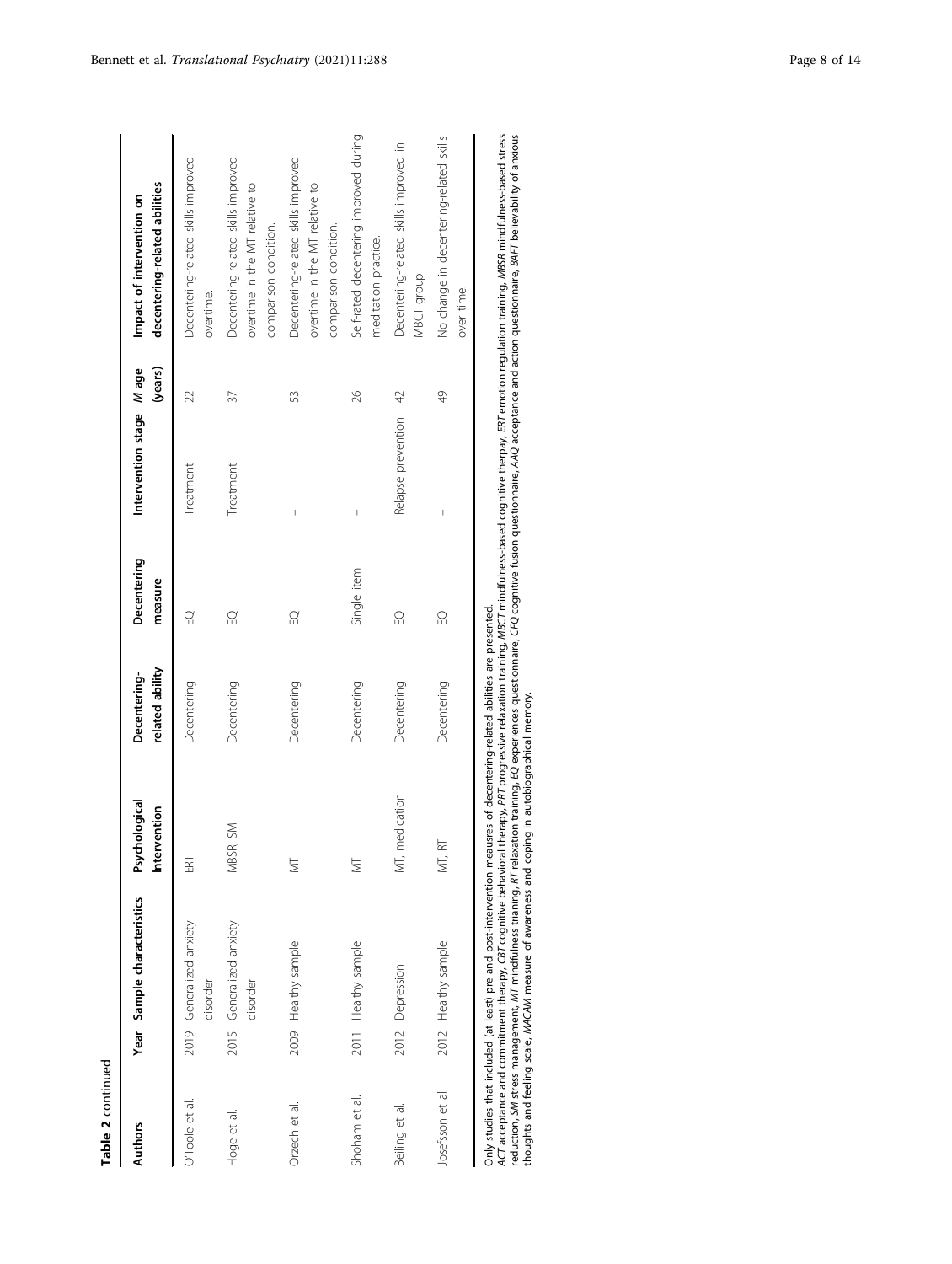sensitive psychological ability and gains may be quickly accrued during early stages of therapy.

An important question is– how can different psychological interventions, each grounded in distinct philosophical and scientific traditions, commonly improve decentering? This is arguably because interventions employ techniques that have a shared intention to influence the way individuals relate to, and observe, day-to-day psychological stressors (like thoughts, feelings and memories). In doing so, these techniques recruit and refine the ability to adopt an objective awareness of negative inner events and their underlying cognitive activities. This is an explicit focus within third-generation treatments including ACT and Mindfulness-based Cognitive Therapy  $(MBCT)^{12}$  $(MBCT)^{12}$  $(MBCT)^{12}$ . Techniques like the mindful monitoring of experiences and cognitive defusion explicitly undefined the content of negative inner events while encouraging a meta-awareness of activities such as the act of thinking, remembering, or mind-wandering<sup>[14](#page-11-0),[84](#page-12-0)–[86](#page-12-0)</sup>. This is reflected by evidence that the negative association between trait mindfulness and anxiety severity is partially mediated by decentering-related abilities $69,87$  $69,87$  $69,87$ . Other approaches like CBT indirectly cultivate decentering via exercises that challenge the content of negative inner events. Techniques like cognitive restructuring or re-appraisal first prompt individuals to self-distance by taking an objective perspective and identifying distorted beliefs before testing their reliability $88$ . Indeed, the salutary effects of reappraisal strategies on anxiety may be mediated by decentering-related abilities $69,71,81$ .

Psychological interventions that explicitly target decentering may shape this ability even better. Greater increases in decentering were found across ACT relative to  $CBT^{73,89}$  $CBT^{73,89}$  $CBT^{73,89}$  or relaxation training<sup>80</sup>. Although these findings are equivocal with others reporting nonsignificant effects of intervention-type on decenter-ing<sup>[82,83](#page-12-0)</sup>. Regardless, psychological interventions gradually reinforce decentering by targeting the way individuals relate to, or experience, negative inner events. At-home practice of MBCT and CBT skills in the weeks following treatment predicted increases in decentering over 24 months in adults in remission from depression  $(40.41 \pm 11.61 \text{ years})^{90}$ . It is difficult to explain the observed increases in decentering across psychological interventions through other parsimonious accounts. It could be, for instance, that increases in decentering simply reflect treatment-related decreases in anxiety/ depression. Indeed, anti-depressant medication indirectly increased self-rated decentering in adults experiencing depression via decreases in depression severity<sup>74</sup>. Yet this study also reported continued gains in decentering in a sub-set of individuals who went on to complete MBCT and not those who continued with anti-depressant medication. This suggests that ameliorating symptom

severity partially improves decentering tendencies but more substantial gains in this skill may be unique to participation in psychological interventions. However, few have examined treatment-related increases in decentering outside of psychological interventions. The specificity of this therapeutic component and the exact mechanism through which clinical changes take place therefore remain unclear.

# Increases in decentering mediate reductions in symptom severity

The reinforcement of decentering skills may be a common pathway through which different psychological interventions – like CBT, ACT, and MCBT, among others – commonly reduce anxiety and depression symptoms (Table [2\)](#page-6-0). Treatment-related increases in decentering mediated the impact of mindfulness training on anxiety severity in adults seeking treatment for generalized anxiety disorder (GAD)  $(37.6 \pm 11.6 \text{ years})^{87}$  $(37.6 \pm 11.6 \text{ years})^{87}$  $(37.6 \pm 11.6 \text{ years})^{87}$ . In a similar group, the rate at which decentering increased across treatment was associated with overall decreases in worry  $(r = -0.74)$  and stress  $(r = -0.76;$  this study involved acceptance-based treatment and applied relaxation)  $(34.14 \pm 12.14 \text{ years})^{82}$  $(34.14 \pm 12.14 \text{ years})^{82}$  $(34.14 \pm 12.14 \text{ years})^{82}$ . Session-by-session increases in decentering also predicted treatment-related decreases in social anxiety in adults seeking treatment through CBT  $(27.90 \pm 10.06 \text{ years})^{70,71}$  $(27.90 \pm 10.06 \text{ years})^{70,71}$  $(27.90 \pm 10.06 \text{ years})^{70,71}$  $(27.90 \pm 10.06 \text{ years})^{70,71}$  $(27.90 \pm 10.06 \text{ years})^{70,71}$ . Within acceptance-based treatments, increases in cognitive defusion predicted decreases in depression symptoms and psycho-social dysfunction in adults experiencing pain-related distress  $(46.40 \pm 11.6$ years)<sup>73,79</sup>. Additionally, and in adults seeking treatment for multiple anxiety disorders, session-by-session increases in self-rated cognitive defusion mediated decreases in worry, depression, avoidance and psycho-social dysfunction – this was evident in both ACT and  $CBT<sup>89</sup>$  $CBT<sup>89</sup>$  $CBT<sup>89</sup>$ . Similar findings were reported in a transdiagnostic sample of young adults experiencing anxiety and mood-related disorders. Here, treatment-related increases in cognitive fusion mediated decreases in symptom intensity  $(25.40 \pm 1)$ 7.86 years) $83$ .

Most studies cannot detect if decentering improves before symptoms decrease. This is a necessary criterion when establishing mediators of therapeutic change<sup>[91](#page-12-0)</sup>. A small number of studies have therefore measured decentering and clinical outcomes more frequently – on a near session-by-session basis – to better infer a causal connection between decentering and clinical outcomes. In adults with GAD, a unidirectional relationship between improved decentering and reduced stress was identified during acceptance-based treatments and applied relaxation. This was characterized by decreases in stress occurring downstream to increased EQ scores (34.41 ± 12.14 years) $82$ . A unidirectional relationship was also demonstrated in young adults seeking treatment for GAD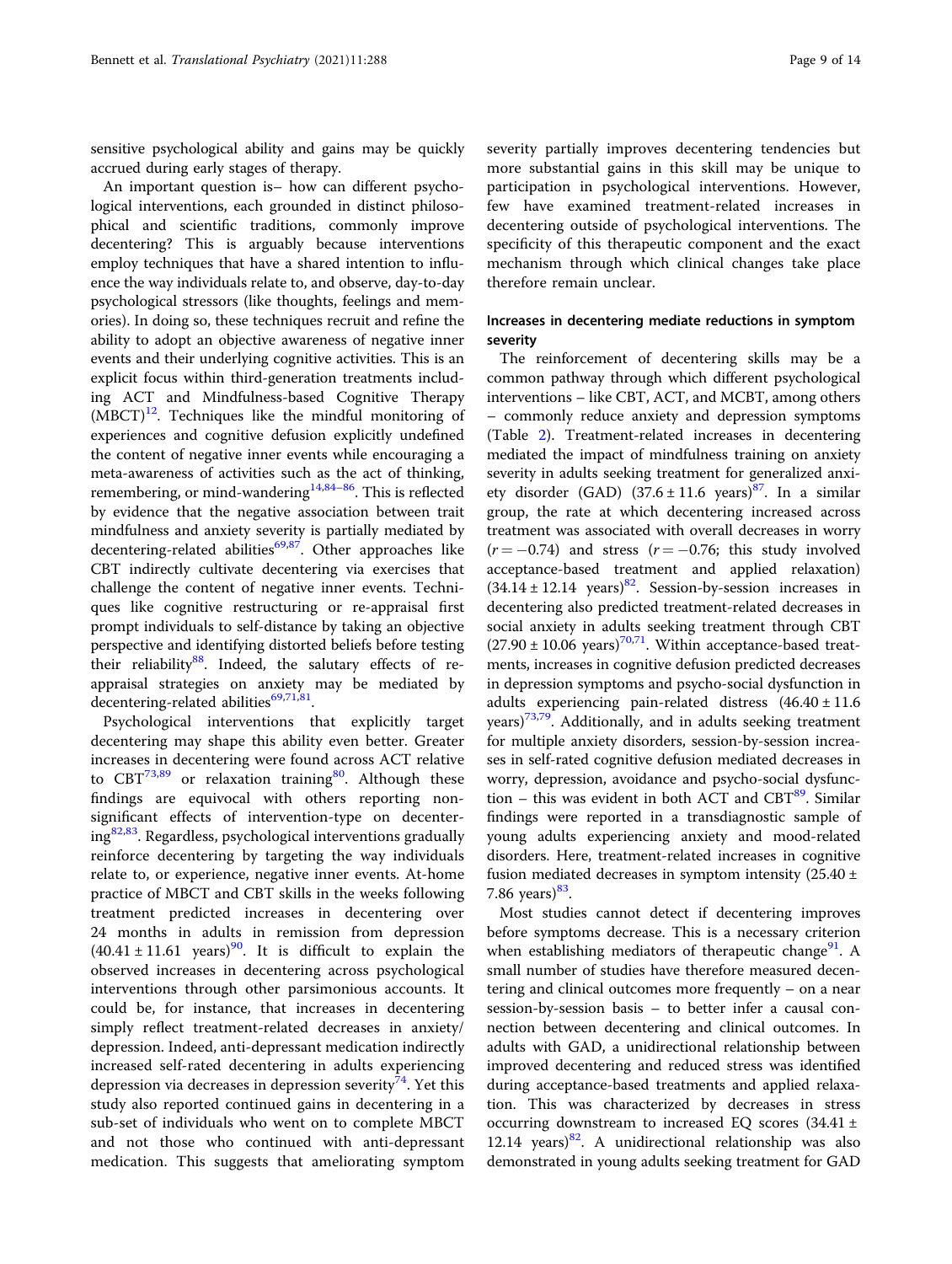via emotional regulation training  $(37.60 \pm 11.70 \text{ years})^{81}$  $(37.60 \pm 11.70 \text{ years})^{81}$  $(37.60 \pm 11.70 \text{ years})^{81}$ . Session-by-session increases in EQ scores were found to precede decrease in trait anxiety but not generalized anxiety symptoms. To our knowledge, there have been no attempts to chart the temporal relationship between increased decreased and reduced symptoms in standard interventions like CBT, ACT and MBCT. Future research ought to leverage high-resolution datasets to replicate and extend on these findings $92$ . Nevertheless, emerging evidence suggests that early treatment-related increases in decentering facilitate subsequent improvements outcomes like anxiety, depression and psychosocial functioning.

# Decentering across different stages of mental health difficulties

The strengthening of decentering-related abilities may be a universally relevant component of psychological intervention. Techniques that target this skill could benefit those who are symptomatic, those who are experiencing remission and those who are even yet to develop mental health difficultie. This is because the ability to decenter mitigates the impact and distress associated with everyday psychological stressors experienced by most people.

In adults experiencing remission from depression, earlier relapse was predicted by baseline difficulties in decentering from recent negative memories  $(43.7 \pm 9.60)$  $years$ )<sup>52</sup>. Poorer decentering skills in this cohort were also associated with more severe residual symptoms of depression<sup>[4](#page-11-0)</sup>. However, enhancing decentering-related abilities in the initial stages of remission can significantly reduce relapse risk. In a recent study with adults experiencing remission, ACT was associated with lower residual depression after 12 months and this was mediated by increases in cognitive defusion and psychological flexibility  $(40.77 \pm 11.9 \text{ years})^{78}$ . Decentering also increased in adults in remission who received follow-up care using MBCT and this predicted lower residual depression symptoms after 6 months  $(44.8 \pm 9.4 \text{ years})^{74}$  $(44.8 \pm 9.4 \text{ years})^{74}$  $(44.8 \pm 9.4 \text{ years})^{74}$ . Similarly, MBCT and CBT improved decentering in adults experiencing relapse from depression and this reduced relapse over a 24-month follow-up period  $(40.41-40.85)$  years)<sup>90,93</sup>. Interestingly, decreases in dysfunctional self-relevant beliefs during CBT (not MBCT) but this was unrelated to relapse risk $93$ . This suggests that altering the way individuals experience negative inner events, rather than changing the content of these events, promotes sustained reductions in symptoms.

Few have investigated the effects of teaching decentering prior to anxiety or depression onset. However, there is some evidence of salutary effects in healthy individuals. Training of distancing techniques was associated with lower daily stress and a spontaneous tendency to provide a neutral evaluation of negative images  $({\sim}23.9 \text{ years})^{94}$  $({\sim}23.9 \text{ years})^{94}$  $({\sim}23.9 \text{ years})^{94}$ . Increased EQ scores also mediated the beneficial effects of mindfulness training on anxiety and low mood in nonsymptomatic adults  $(49-54 \text{ years})^{75,76}$ . Also, and in a cohort of university students experiencing elevated psychological distress, a brief acceptance-based program was associated with increased decentering and decreased stress and social anxiety  $(25.40 \pm 7.86 \text{ years})^{77}$  $(25.40 \pm 7.86 \text{ years})^{77}$  $(25.40 \pm 7.86 \text{ years})^{77}$ .

# Treatment based changes in youth decentering

One research gap is evident and particularly salient given this review's focus. Few studies (if any) have investigated if increased decentering mediates the beneficial impact of psychological interventions in youth anxiety and depression. The mean age across the clinical trials described in this review ( $k = 20$ ; Table [2\)](#page-6-0) is 36 years and the youngest cohort we identified were around 25 years<sup>77,83</sup>. However, 75% of psychiatric disorders begin before 24 years<sup>[95](#page-12-0)</sup>. The median age of onset for anxiety is around  $11-15$  years<sup>[95](#page-12-0),[96](#page-12-0)</sup>, and 10% of adolescents begin to experience re-occurrent major depression before 17 years<sup>97</sup>. Childhood and adolescence is a well-established window for the development of mental health difficulties but is under-represented in this literature. Thus, it is not known: [1] whether psychological interventions reduce youth anxiety and depression via improvements in decentering, as observed across adulthood; or [2] whether reinforcing decentering via psychological interventions confers protection against the future onset of anxiety and depression in at-risk youths. These are key areas for future research, especially given that adolescents is a unique period of neuro-developmental change<sup>[98,99](#page-13-0)</sup> and findings based on adult research may not be directly generalizable.

A small number of recent studies described programs that reinforce decentering-related abilities during adolescence. The rationale is that teaching pre-symptomatic adolescents techniques to manage everyday psychological stressors may be an impactful way to promote well-being. Adolescents practiced a guided self-distancing technique over 10 days  $(18.47 \pm 0.69 \text{ year})^{100}$ . This involved recalling a stress-relevant event before taking a mental 'step back' to observe the event from a self-distanced perspective. Afterwards, participants wrote a short narrative about this experience. Fewer negative words and less ruminative processing was evident in the self-distanced group relative to a comparison group. However, there was no change in daily negative affect ratings in those practicing selfdistancing. Also, it was not reported whether decenteringrelated abilities improved with practice. Another study examined a 30-min web-based cognitive defusion program for negative self-referential thinking in adolescents  $(19.61 \pm 1.58 \text{ years})^{101}$  $(19.61 \pm 1.58 \text{ years})^{101}$  $(19.61 \pm 1.58 \text{ years})^{101}$ . This resulted in large reductions in the believability of, and distress associated with, selfcritical thoughts  $(d = 0.87 - 1.35)$ . However, neither this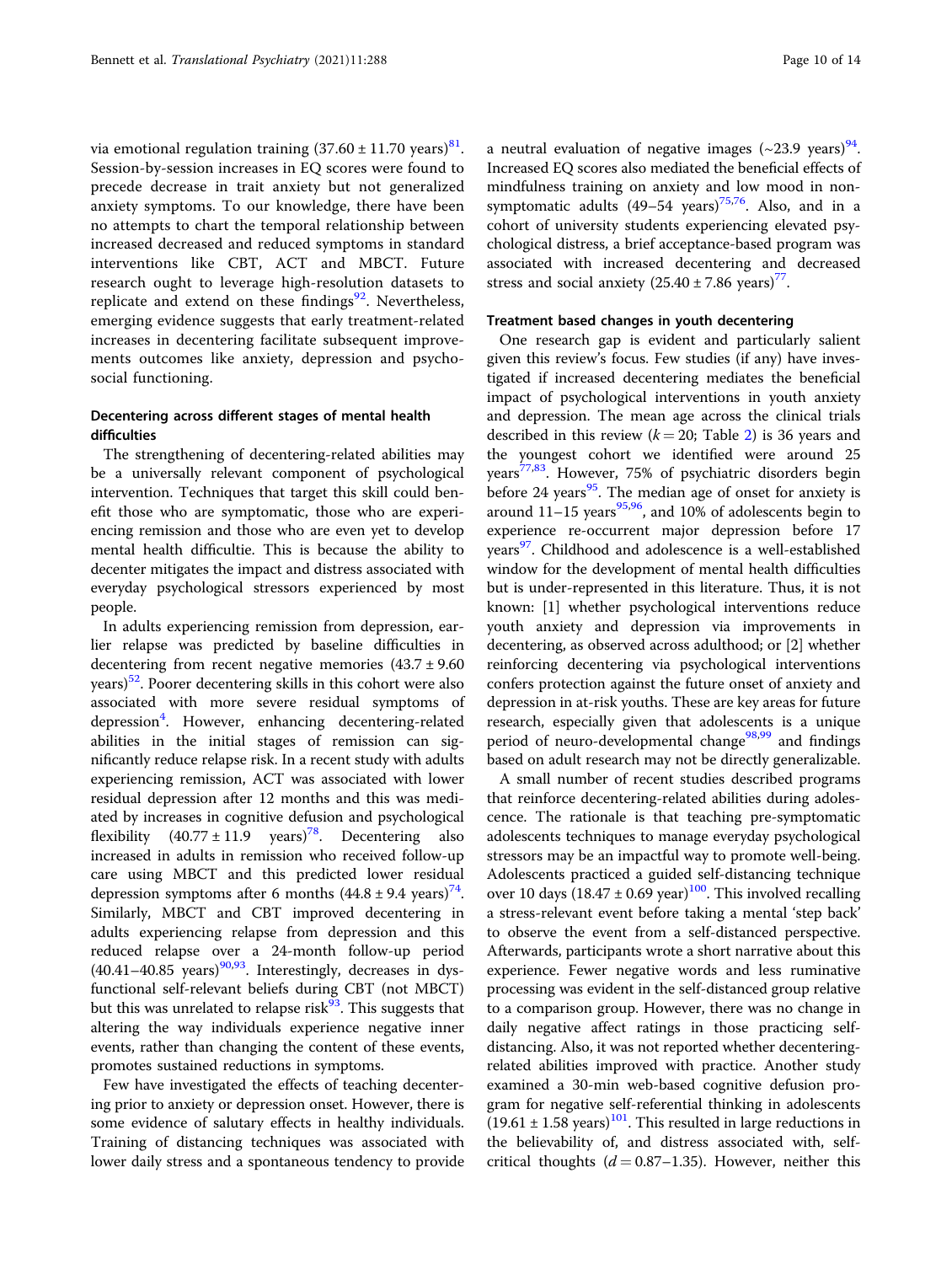study nor similar ones recorded changes in trait cognitive fusion or decentering<sup>[63](#page-12-0),[101](#page-13-0)-[103](#page-13-0)</sup>. It is therefore unclear: whether youth decentering-related abilities are sensitive to change or; whether decentering-related abilities can be improved using targeted training. Meanwhile in adults experiencing remission from depression, selectively teaching decentering resulted in higher trait decentering and lower residual symptoms  $(50.81 \pm 12.10 \text{ years})^{104}$  $(50.81 \pm 12.10 \text{ years})^{104}$  $(50.81 \pm 12.10 \text{ years})^{104}$ .

# Conclusion

# Whether, how, why, and when decentering alleviates youth anxiety and depression?

To try answer this question, we conducted a robust review of literature and our findings were as follows. Decentering is an early emergent ability that is continuously distributed across individuals. Those at the higher end of this continuum are at lower risk of anxiety and depression, across the lifespan. Evidence also suggests that decentering mitigates mental ill health by dampening the emotional impact of day-to-day psychological stressors that otherwise increase depression and anxiety risk: stressors include inner events such as distressing thoughts, feelings and memories. Better understanding this ability may therefore have implications for youth mental health and psychological interventions. In fact, evidence suggest decentering is a core component of psychological interventions whereby treatment-related improvements in this skill facilitate decreases in anxiety and depression severity. A range of extant psychological interventions (including CBT, ACT, and MBCT) have been shown to improve decentering-related abilities, and the magnitude of this improvement may mediate downstream decreases in anxiety and depression severity.

Furthermore, the reinforcement of decentering may be a universally relevant component of psychological interventions. This is because it targets day-to-day psychological stressors experienced by, not only those currently experiencing symptoms, but also those who may be presymptomatic or even recovering from depression or anxiety. This is supported by emerging evidence that reinforcement of decentering-related skills can be helpful at each multiple of mental health, including primary prevention, treatment and relapse prevention. Although a greater understanding of when and how best improve decentering-related abilities is required.

# Implications for practice and future research in youth anxiety and depression

Anxiety and depression are global health challenges with the majority of cases emerging before the age of 24 years<sup>[105](#page-13-0),106</sup>. This points to an urgent need to equip young people with strategies that help them influence the way psychological distress is experienced. In particular, we believe it is important to cultivate (from an early age)

skills to adaptively manage everyday psychological stressors (e.g. distressing feeling, thoughts, memories), which involved in anxiety and depression onset and maintenance. We also believe that decentering is a promising candidate for three practical reasons. First, by shifting one's self-perspective, people can still interact with psychological stressors without allowing them to disproportionately influence mood and behavior. This might help to, not only ameliorate distress in those experiencing symptoms, but also delimit youth anxiety and depression onset. Second, evidence suggests that ability to influence self-perspective can be strengthened with time and practice. This means it is a modifiable skill that can be directly reinforced. Finally, therapeutic techniques that boost decentering are already embedded within extant psychological interventions. It may be possible to isolate and amalgamate these modules so as to selectively train decentering in educational and care settings.

A number of research gaps must be addressed to fulfill the translational potential of decentering research (Supplemental Box 1). Among these is a lack of evidence indicating whether psychological interventions that reinforce decentering at an early age can delay anxiety and depression onset. The majority of clinical trials focus on symptomatic adults rather than pre-symptomatic young people. Another clear barrier is the paucity of child and adolescent-friendly measures of decentering-related abilities, as well as longitudinal investigations into the development of this skill. Finally, it is also important to identify the functional boundaries of decentering-related abilities in young people as well as the underlying neurocognitive correlates. Such insights have the potential to improve youth mental well-being, promote thriving across development and optimize the effectiveness of extant psychological interventions if and when they are needed.

#### Acknowledgements

This work was carried out under the auspices of the Wellcome Trust's Mental Health Priority Area (MB, TF, TD). This work is also supported by a Wellcome strategic award (WT104908/Z/14/Z) (WK, TD, TF). The contribution of RK is supported by the ESRC (SUAI/067).

#### Author details

<sup>1</sup>Medical Research Council Cognition and Brain Sciences Unit, University of Cambridge, Cambridge, UK. <sup>2</sup>School of Psychology, University of Surrey Guildford, UK. <sup>3</sup>Institute of Psychiatry, Kings College London, London, UK.<br><sup>4</sup>Department of Psychiatry, University of Oxford, Oxford, UK. <sup>5</sup>Department Department of Psychiatry, University of Oxford, Oxford, UK. <sup>5</sup>Department of Psychiatry, University of Cambridge, Cambridge, UK. <sup>6</sup>Cambridgeshire and Peterborough NHS Foundation Trust, Cambridge, UK

#### Conflict of interest

The authors declare no competing interests.

#### Publisher's note

Springer Nature remains neutral with regard to jurisdictional claims in published maps and institutional affiliations.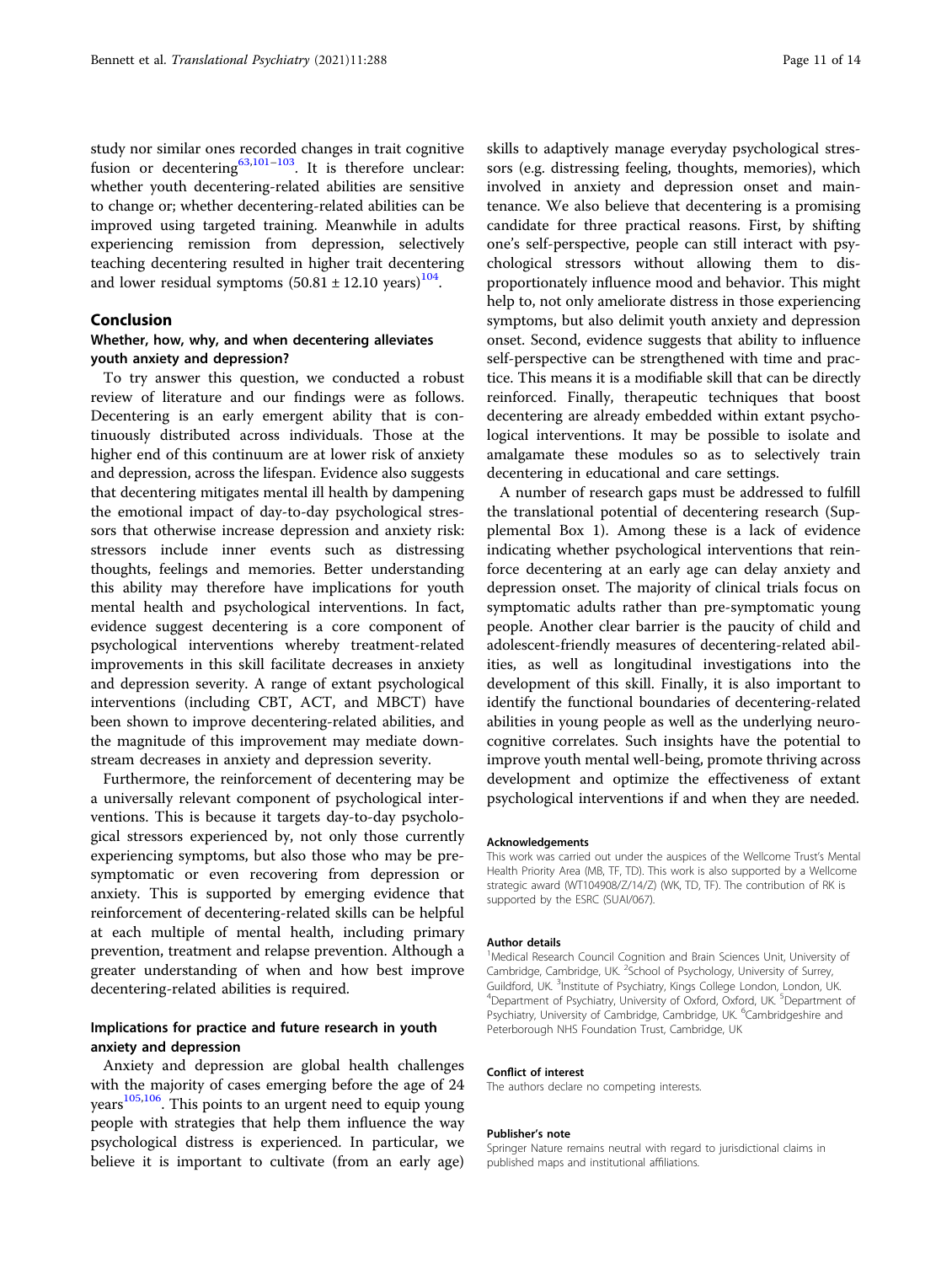<span id="page-11-0"></span>Supplementary information The online version contains supplementary material available at <https://doi.org/10.1038/s41398-021-01397-5>.

Received: 11 January 2021 Revised: 20 April 2021 Accepted: 21 April 2021 Published online: 14 May 2021

#### References

- 1. Frith, U. & Frith, C. D. Development and neurophysiology of mentalizing. Philos. Trans. R. Soc. Lond. Ser. B Biol. Sci. 358, 459-473 (2003).
- Kegan, R. The Evolving Self (Harvard University Press, 1982).
- Luyten, P., Campbell, C., Allison, E. & Fonagy, P. The mentalizing approach to psychopathology: state of the art and future directions. Annu. Rev. Clin. Psychol. 16, 297–325 (2020).
- Fresco, D. M. et al. Initial psychometric properties of the experiences questionnaire: validation of a self-report measure of decentering. Behav. Ther. 38, 234–246 (2007).
- 5. Freud, S. (1933) New introductory lectures on psycho-analysis. The standard edition of the complete psychological works of Sigmund Freud. 22, 1–182. <https://psycnet.apa.org/record/1933-15061-000> (1933).
- 6. Busch, F. 'I noticed': the emergence of self‐observation in relationship to pathological attractor sites. Int. J. Psychoanal. 88, 423-441 (2007).
- 7. Bernstein, A. et al. Decentering and related constructs: a critical review and metacognitive processes model. Perspect. Psychol. Sci. 10, 599–617 (2015).
- 8. Safran, J. & Segal, Z. V. Interpersonal Process In Cognitive Therapy (Jason Aronson, Incorporated, 1996).
- 9. Wells, A. & Mathews, G. Attention And Emotion: A Clinical Perspective (Lawrence Erlbaum Associates, 1994).
- 10. Shapiro, S. L., Carlson, L. E., Astin, J. A. & Freedman, B. Mechanisms of mindfulness. J. Clin. Psychol. 62, 373–386 (2006).
- 11. Zettle, R. D. & Hayes, S. C. Dysfunctional control by client verbal behavior: The context of reason-giving. Anal. Verbal Behav. 4, 30-38 (1986).
- 12. Hayes, S. C. Acceptance and commitment therapy, relational frame theory, and the third wave of behavioral and cognitive therapies. Behav. Ther. 35, 639–665 (2004).
- 13. Hayes, S. C., Strosahl, K. D. & Wilson, K. G. Acceptance And Commitment Therapy (American Psychological Association, 2009).
- Blackledge, J. T. Disrupting verbal processes: cognitive defusion in acceptance and commitment therapy and other mindfulness-based psychotherapies. Psychol. Rec. 57, 555–576 (2007).
- 15. Dymond, S., Roche, B. & Bennett, M. P. Relational Frame Theory And Experimental Psychopathology (Oakland, 2013).
- 16. Bennett, M. P., Meulders, A., Baeyens, F. & Vlaeyen, J. W. Words putting pain in motion: the generalization of pain-related fear within an artificial stimulus category. Front. Psychol. 6, 520 (2015).
- 17. Dymond, S., Bennett, M., Boyle, S., Roche, B. & Schlund, M. Related to anxiety: arbitrarily applicable relational responding and experimental psychopathology research on fear and avoidance. Perspect. Behav. Sci. 41, 189-213 (2018).
- 18. Ingram, R. E. & Hollon, S. D. Information Processing Approaches To Clinical Psychology (ed R. E. Ingram) (AcademicPress, 1986).
- Kross, E. & Ayduk, O. Making meaning out of negative experiences by selfdistancing. Curr. Dir. Psychol. Sci. 20, 187–191 (2011).
- 20. Powers, J. P. & LaBar, K. S. Regulating emotion through distancing: A taxonomy, neurocognitive model, and supporting meta-analysis. Neurosci. Biobehav. Rev. 96, 155-173 (2019).
- 21. Hadash, Y., Lichtash, Y. & Bernstein, A. Measuring decentering and related constructs: capacity and limitations of extant assessment scales. Mindfulness 8, 1674–1688 (2017).
- 22. Fishbein, J. N., Baer, R. A., Correll, J. & Arch, J. J. The Questionnaire On Selftranscendence (QUEST): a measure of trait self-transcendence informed by contextual cognitive behavioral therapies. Assessment 1073191120980061 (2020).https:/[/pubmed.ncbi.nlm.nih.gov/33371714/](https://pubmed.ncbi.nlm.nih.gov/33371714/)
- 23. Gregório, S., Pinto-Gouveia, J., Duarte, C. & Simões, L. Expanding research on decentering as measured by the Portuguese version of the experiences questionnaire. Span. J. Psychol. 18, E23 (2015).
- 24. Naragon-Gainey, K. & DeMarree, K. G. Structure and validity of measures of decentering and defusion. Psychol. Assess. 29, 935–954 (2017).
- 25. Lucena-Santos, P., Carvalho, S., Pinto-Gouveia, J., Gillanders, D. & Oliveira, M. S. Cognitive Fusion Questionnaire: exploring measurement invariance across three groups of Brazilian women and the role of cognitive fusion
- 26. Soler, J. et al. Assessing decentering: validation, psychometric properties, and clinical usefulness of the experiences questionnaire in a Spanish sample. Behav. Ther. 45, 863–871 (2014).
- 27. Forman, E. M. et al. The Drexel defusion scale: a new measure of experiential distancing. J. Contextual Behav. Sci. 1, 55-65 (2012).
- 28. Bruehlman-Senecal, E., Ayduk, Ö. & John, O. P. Taking the long view: Implications of individual differences in temporal distancing for affect, stress reactivity, and well-being. J. Personal. Soc. Psychol. 111, 610–635 (2016).
- 29. Powers, J. P. et al. Examining the role of lateral parietal cortex in emotional distancing using TMS. Cogn. Affect. Behav. Neurosci. 20, 1090-1102 (2020).
- 30. Powers, J. P., Graner, J. L. & LaBar, K. S. Multivariate patterns of posterior cortical activity differentiate forms of emotional distancing. Cereb. Cortex 30, 2766–2776 (2020).
- 31. Herzberg, K. N. et al. The Believability of Anxious Feelings and Thoughts Questionnaire (BAFT): a psychometric evaluation of cognitive fusion in a nonclinical and highly anxious community sample. Psychol. Assess. 24, 877–891 (2012).
- 32. Zettle, R. D. et al. The Self-as-Context Scale: development and preliminary psychometric properties. J. Contextual Behav. Sci. 10, 64-74 (2018).
- 33. Gecht, J. et al. Measuring decentering in self-reports: psychometric properties of the Experiences Questionnaire in a German sample. Psychother. Res. 24, 67–79 (2014).
- 34. McCracken, L. M., Barker, E. & Chilcot, J. Decentering, rumination, cognitive defusion, and psychological flexibility in people with chronic pain. J. Behav. Med. 37, 1215–1225 (2014).
- 35. DeHouwer, J. Why the cognitive approach in psychology would profit from a functional approach and vice versa. Perspect. Psychol. Sci. 6, 202–209 (2011).
- 36. Gillanders, D. T. et al. The development and initial validation of the cognitive fusion questionnaire. Behav. Ther. 45, 83-101 (2014).
- 37. Greco, L. A., Lambert, W. & Baer, R. A. Psychological inflexibility in childhood and adolescence: development and evaluation of the Avoidance and Fusion Questionnaire for Youth. Psychol. Assess. 20, 93 (2008).
- 38. White, R. E., Kuehn, M. M., Duckworth, A. L., Kross, E. & Ayduk, Ö. Focusing on the future from afar: self-distancing from future stressors facilitates adaptive coping. Emotion 19, 903 (2019).
- 39. White, R. E. et al. The "Batman Effect": Improving perseverance in young children. Child Dev. 88, 1563–1571 (2017).
- 40. White, R. E. & Carlson, S. M. What would Batman do? Self‐distancing improves executive function in young children. Dev. Sci. 19, 419-426 (2016).
- 41. Grenell, A. et al. Individual differences in the effectiveness of self‐distancing for young children's emotion regulation. Br. J. Dev. Psychol. 37, 84–100 (2019).
- 42. Kross, E., Duckworth, A., Ayduk, O., Tsukayama, E. & Mischel, W. The effect of self-distancing on adaptive versus maladaptive self-reflection in children. Emotion 11, 1032–1039 (2011).
- Nook, E. C., Vidal Bustamante, C. M., Cho, H. Y. & Somerville, L. H. Use of linguistic distancing and cognitive reappraisal strategies during emotion regulation in children, adolescents, and young adults. Emotion 20(4), 525–540 (2019).
- 44. Livheim, F. et al. Psychometric properties of the Avoidance and Fusion Questionnaire for Youth: a psychological measure of psychological inflexibility in youth. J. Contextual Behav. Sci. 5, 103–110 (2016).
- 45. Kross, E., Davidson, M., Weber, J. & Ochsner, K. Coping with emotions past: the neural bases of regulating affect associated with negative autobiographical memories. Biol. Psychiatry 65, 361-366 (2009).
- 46. Koenigsberg, H. W. et al. Neural correlates of using distancing to regulate emotional responses to social situations. Neuropsychologia 48, 1813–1822  $(2010)$
- 47. Muris, P. et al. Inflexible youngsters: Psychological and Psychopathological Correlates of the Avoidance and Fusion Questionnaire for youths in nonclinical Dutch adolescents. Mindfulness 8, 1381–1392 (2017).
- 48. Valdivia-Salas, S., Martín-Albo, J., Zaldivar, P., Lombas, A. S. & Jiménez, T. I. Spanish validation of the Avoidance and Fusion Questionnaire for Youth (AFQ-Y). Assessment 24, 919–931 (2017).
- 49. Moran, O., Almada, P. & McHugh, L. An investigation into the relationship between the three selves (Self-as-Content, Self-as-Process and Self-as-Context) and mental health in adolescents. J. Contextual Behav. Sci. 7, 55–62 (2018).
- Kessel, R. et al. Exploring the relationship of decentering to health related concepts and cognitive and metacognitive processes in a student sample. BMC Psychol. 4, 1–10 (2016).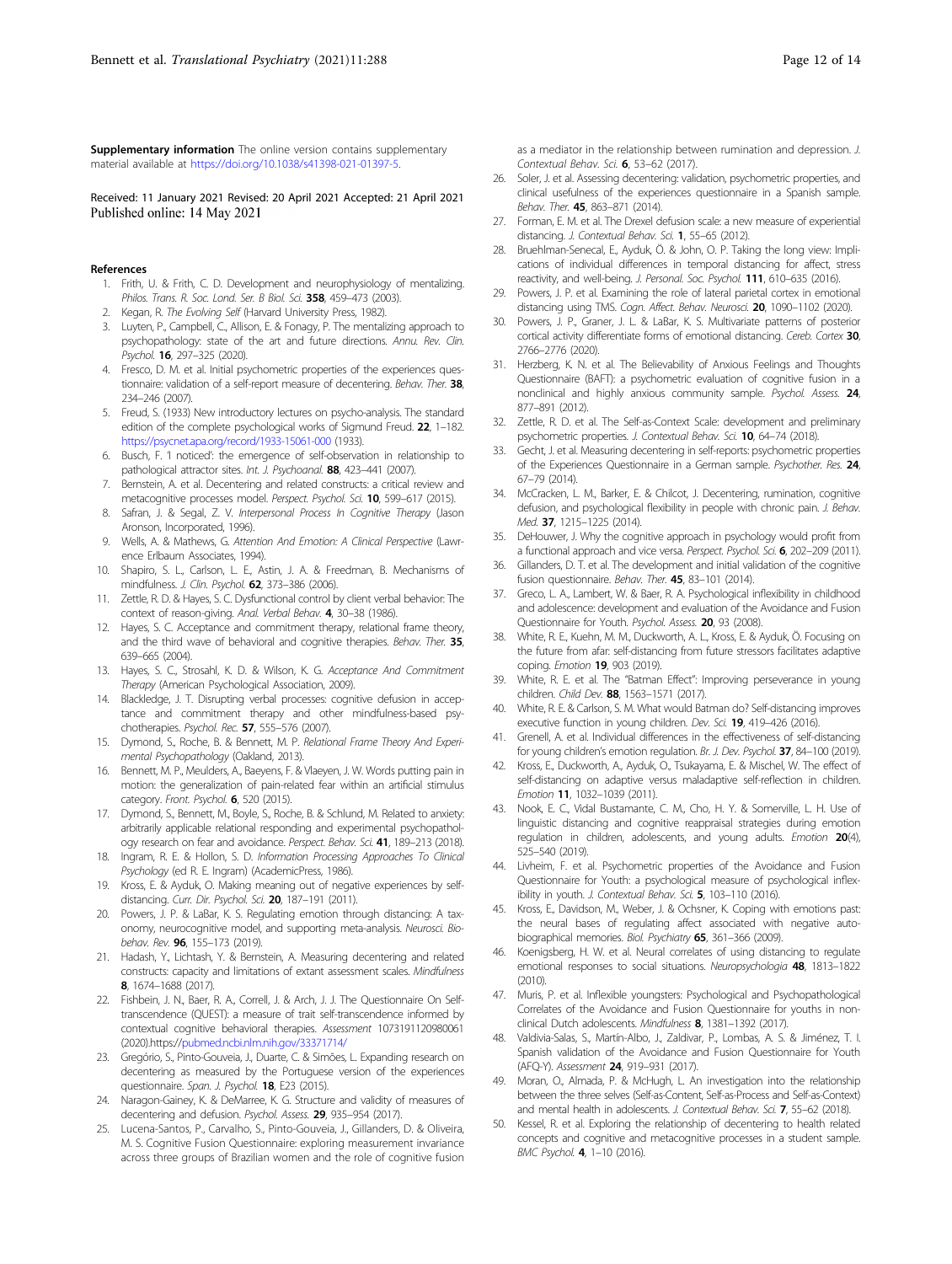- <span id="page-12-0"></span>51. Romero-Moreno, R., M rquez-Gonz lez, M., Losada, A., Gillanders, D. & Fern ndez-Fern ndez, V. Cognitive fusion in dementia caregiving: Psychometric properties of the spanish version of the Cognitive Fusion Questionnaire. Behav. Psychol 22, 117–132 (2014).
- 52. Teasdale, J. D. et al. Metacognitive awareness and prevention of relapse in depression: empirical evidence. J. Consulting Clin. Psychol. 70, 275-287 (2002).
- 53. Teasdale, J. D., Segal, Z. & Williams, J. M. G. How does cognitive therapy prevent depressive relapse and why should attentional control (mindfulness) training help? Behav. Res. Ther. 33, 25–39 (1995).
- 54. Teasdale, J. D. et al. Prevention of relapse/recurrence in major depression by mindfulness-based cognitive therapy. J. Consulting Clin. Psychol. 68, 615-623 (2000).
- 55. Hayes, S. C., Wilson, K. G., Gifford, E. V., Follette, V. M. & Strosahl, K. Experiential avoidance and behavioral disorders: a functional dimensional approach to diagnosis and treatment. J. Consulting Clin. Psychol. 64, 1152-1168 (1996).
- 56. Shahane, A. D. & Denny, B. T. Predicting emotional health indicators from linguistic evidence of psychological distancing. Stress Health 35, 200–210  $(2019)$
- 57. Greimel, E., Piechaczek, C., Schulte-Rüther, M., Feldmann, L. & Schulte-Körne, G. The role of attentional deployment during distancing in adolescents with major depression. Behav. Res. Ther. 126, 103554 (2020).
- 58. Malhi, G. S., Das, P., Outhred, T., Bryant, R. A. & Calhoun, V. Role of self-focussed reappraisal of negative emotion in emergence of emotional symptoms in adolescent girls. Br. J. Psychiatry 217, 1-7 (2020).
- 59. Mandavia, A. et al. The application of a cognitive defusion technique to negative body image thoughts: a preliminary analogue investigation. J. Contextual Behav. Sci. 4, 86–95 (2015).
- 60. Masuda, A., Hayes, S. C., Sackett, C. F. & Twohig, M. P. Cognitive defusion and self-relevant negative thoughts: examining the impact of a ninety year old technique. Behav. Res. Ther. 42, 477–485 (2004).
- 61. Masuda, A. et al. A parametric study of cognitive defusion and the believability and discomfort of negative self-relevant thoughts. Behav. Modif. 33, 250–262 (2009).
- 62. Masuda, A. et al. The effects of cognitive defusion and thought distraction on emotional discomfort and believability of negative self-referential thoughts. J. Behav. Ther. Exp. Psychiatry 41, 11-17 (2010).
- 63. Tyndall, I., Papworth, R., Roche, B. & Bennett, M. Differential effects of wordrepetition rate on cognitive defusion of believability and discomfort of negative self-referential thoughts postintervention and at one-month followup. Psychol. Rec. 67, 377–386 (2017).
- 64. Ahmed, S., Somerville, L. & Sebastian, C. Using temporal distancing to regulate emotion in adolescence: modulation by reactive aggression. Cogn. Emot. 32, 812–826 (2018).
- Verduyn, P., Van Mechelen, I., Kross, E., Chezzi, C. & Van Bever, F. The relationship between self-distancing and the duration of negative and positive emotional experiences in daily life. Emotion 12, 1248–1263 (2012).
- 66. Penner, L. A. et al. Self-distancing buffers high trait anxious pediatric cancer caregivers against short-and longer-term distress. Clin. Psychol. Sci. 4, 629-640 (2016).
- 67. Naragon-Gainey, K. & DeMarree, K. G. Decentering attenuates the associations of negative affect and positive affect with psychopathology. Clin. Psychol. Sci. 5, 1027–1047 (2017).
- 68. Azevedo, J., Castilho, P. & Palmeira, L. Early emotional memories and borderline symptoms: the mediating role of decentering. Int. J. Psychol. Psychol. Ther. **18**, 345-356 (2018).
- 69. Hayes-Skelton, S. A. & Graham, J. R. Decentering as a common link among mindfulness, cognitive reappraisal, and social anxiety. Behav. Cogn. Psychother. **41**, 317-328 (2013).
- 70. Hayes-Skelton, S. A. & Lee, C. S. Changes in decentering across cognitive behavioral group therapy for social anxiety disorder. Behav. Ther. 49, 809–822  $(2018)$
- 71. Hayes-Skelton, S. A. & Marando-Blanck, S. Examining the interrelation among change processes: decentering and anticipatory processing across cognitive behavioral therapy for social anxiety disorder. Behav. Ther. 50, 1075–1086 (2019).
- 72. Shepherd, K. A., Coifman, K. G., Matt, L. M. & Fresco, D. M. Development of a self-distancing task and initial validation of responses. Psychol. Assess. 28, 841 (2016).
- Zettle, R. D., Rains, J. C. & Hayes, S. C. Processes of change in acceptance and commitment therapy and cognitive therapy for depression: a mediation reanalysis of Zettle and Rains. Behav. Modif. 35, 265-283 (2011).
- 74. Bieling, P. J. et al. Treatment-specific changes in decentering following mindfulness-based cognitive therapy versus antidepressant medication or placebo for prevention of depressive relapse. J. Consulting Clin. Psychol. 80, 365 (2012).
- 75. Josefsson, T., Lindwall, M. & Broberg, A. G. The effects of a short-term mindfulness based intervention on self-reported mindfulness, decentering, executive attention, psychological health, and coping style: examining unique mindfulness effects and mediators. Mindfulness 5, 18–35 (2014).
- 76. Orzech, K. M., Shapiro, S. L., Brown, K. W. & McKay, M. Intensive mindfulness training-related changes in cognitive and emotional experience. J. Posit. Psychol. 4, 212–222 (2009).
- 77. Eustis, E. H., Hayes-Skelton, S. A., Orsillo, S. M. & Roemer, L. Surviving and thriving during stress: a randomized clinical trial comparing a brief webbased therapist-assisted acceptance-based behavioral intervention versus waitlist control for college students. Behav. Ther. 49, 889–903 (2018).
- Østergaard, T., Lundgren, T., Zettle, R. D., Landrø, N. I. & Haaland, V. Ø. Psychological flexibility in depression relapse prevention: processes of change and positive mental health in group-based ACT for residual symptoms. Front. Psychol. 11, 528 (2020).
- 79. Scott, W., Hann, K. E. & McCracken, L. M. A comprehensive examination of changes in psychological flexibility following acceptance and commitment therapy for chronic pain. J. Contemp. Psychother. 46, 139-148 (2016).
- 80. Twohig, M. P. et al. A randomized clinical trial of acceptance and commitment therapy versus progressive relaxation training for obsessive-compulsive disorder. J. Consulting Clin. Psychol. 78, 705 (2010).
- 81. O'Toole, M. S., Renna, M. E., Mennin, D. S. & Fresco, D. M. Changes in decentering and reappraisal temporally precede symptom reduction during Emotion Regulation Therapy for generalized anxiety disorder with and without co-occurring depression. Behav. Ther. 50, 1042–1052 (2019).
- 82. Hayes-Skelton, S. A., Calloway, A., Roemer, L. & Orsillo, S. M. Decentering as a potential common mechanism across two therapies for generalized anxiety disorder. J. Consulting Clin. Psychol. 83, 395 (2015).
- 83. Forman, E. M. et al. Using session-by-session measurement to compare mechanisms of action for acceptance and commitment therapy and cognitive therapy. Behav. Ther. 43, 341–354 (2012).
- 84. Assaz, D. A., Roche, B., Kanter, J. W. & Oshiro, C. K. Cognitive defusion in acceptance and commitment therapy: what are the basic processes of change? Psychol. Rec. 68, 405-418 (2018).
- 85. Blackledge, J. T. & Barnes-Holmes, D. Acceptance and Commitment Therapy: Contemporary Theory, Research, And Practice, p. 41–58 (Australian Academic Press, 2009).
- 86. Kabat-Zinn, J. Mindfulness-based interventions in context: past, present, and future. Clin. Psychol. Sci. Pract. 10, 144–156 (2003).
- 87. Hoge, E. A. et al. Change in decentering mediates improvement in anxiety in mindfulness-based stress reduction for generalized anxiety disorder. Cogn. Ther. Res. 39, 228-235 (2015).
- 88. Arch, J. J. & Craske, M. G. Acceptance and commitment therapy and cognitive behavioral therapy for anxiety disorders: different treatments, similar mechanisms? Clin. Psychol. Sci. Pract. 15, 263–279 (2008).
- 89. Arch, J. J., Wolitzky-Taylor, K. B., Eifert, G. H. & Craske, M. G. Longitudinal treatment mediation of traditional cognitive behavioral therapy and acceptance and commitment therapy for anxiety disorders. Behav. Res. Ther. 50, 469–478 (2012).
- 90. Segal, Z. V. et al. Practice of therapy acquired regulatory skills and depressive relapse/recurrence prophylaxis following cognitive therapy or mindfulness based cognitive therapy. J. Consulting Clin. Psychol. 87, 161 (2019).
- 91. Kazdin, A. E. Mediators and mechanisms of change in psychotherapy research. Annu. Rev. Clin. Psychol. 3, 1–27 (2007).
- 92. Shoham, A., Goldstein, P., Oren, R., Spivak, D. & Bernstein, A. Decentering in the process of cultivating mindfulness: an experience-sampling study in time and context. J. Consulting Clin. Psychol. 85, 123-134 (2017).
- 93. Farb, N. et al. Prevention of relapse/recurrence in major depressive disorder with either mindfulness-based cognitive therapy or cognitive therapy. J. Consulting Clin. Psychol. 86, 200-204 (2018).
- 94. Denny, B. T. & Ochsner, K. N. Behavioral effects of longitudinal training in cognitive reappraisal. Emotion 14, 425–433 (2014).
- 95. Kessler, R. C. et al. Age of onset of mental disorders: a review of recent literature. Curr. Opin. Psychiatry 20, 359-364 (2007).
- 96. de Lijster, J. M. et al. The age of onset of anxiety disorders: a meta-analysis. Can. J. Psychiatry 62, 237 (2017).